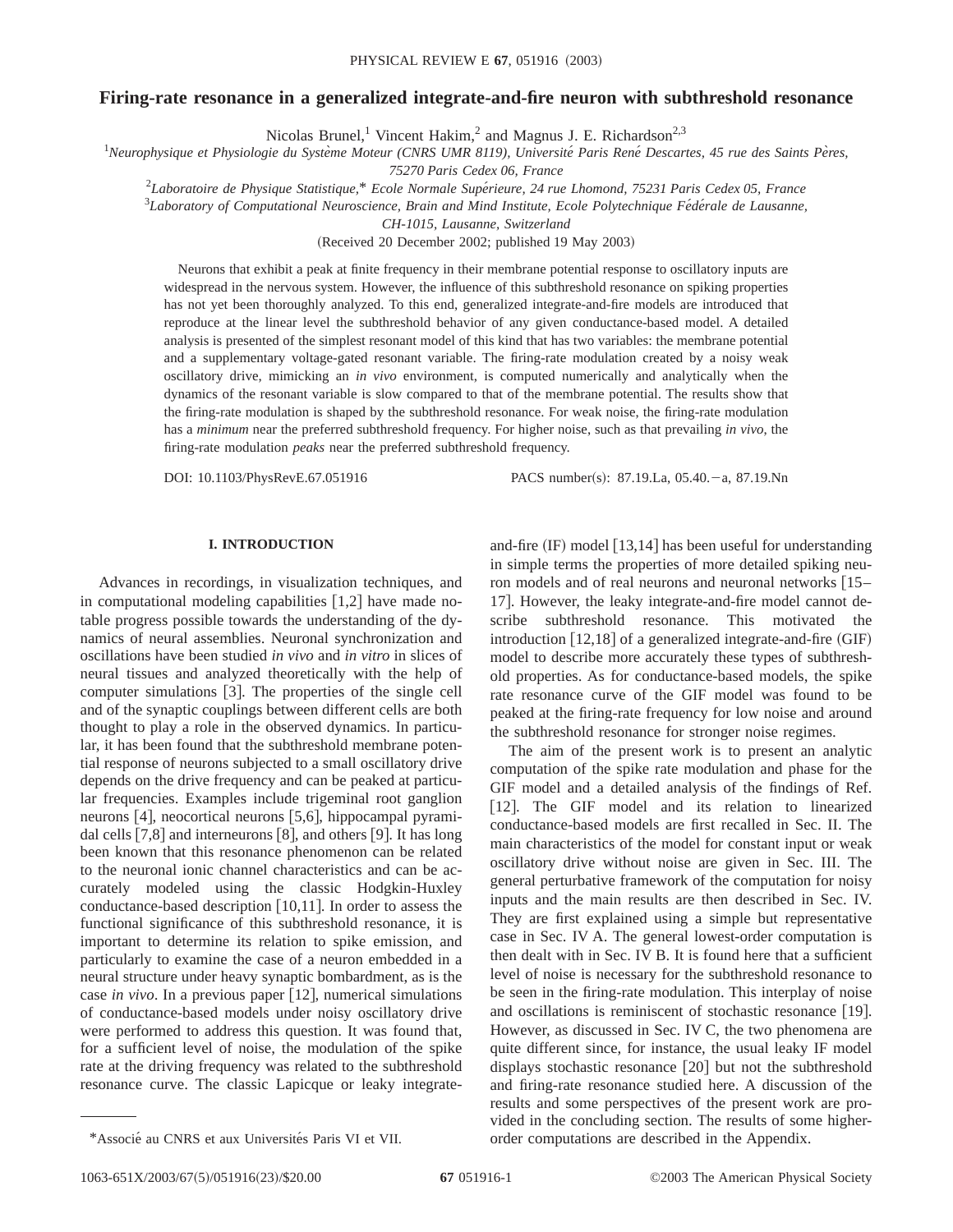### **II. SUBTHRESHOLD DYNAMICS AND THE GIF MODEL**

#### **A. Subthreshold response of conductance-based models**

The response of neurons to a small oscillatory current has been tested in a number of experiments. In several cases, a peak response has been observed at a frequency that depends on the particular neuron type under examination. This resonance phenomenon is well accounted for by the conductance-based description of a single compartment neuron. In this classic Hodgkin-Huxley description  $[10,11]$ , with an injected current  $I_{app}(t)$ , the potential difference across the cell membrane  $V = V_{in} - V_{out}$  is given by

$$
C\frac{dV}{dt} = g_L(E_L - V) - \sum_j I_j(V, \{x_k\}) + I_{app}(t), \qquad (1)
$$

where *C* denotes the membrane capacity,  $g_L$  and  $E_L$  are the conductance and reversal potential of a passive leak current, the  $I_i$ 's are a set of ionic currents associated with active conductances (by convention, positive values are associated with outward currents), and  $I_{app}$  is the externally applied current. The  $I_i$ 's are generally taken to be functions of the potential and of *N* additional activation and inactivation variables  $\{x_k, k=1,\dots,N\}$ , with time course

$$
\frac{dx_k}{dt} = \frac{x_k^{\infty}(V) - x_k}{\tau_k(V)},
$$
\n(2)

where both the relaxation times  $\tau_k(V)$  and the steady-state values  $x_k^{\infty}$  depend on *V*. For a small injected current  $I_{app}(t)$ , the departure  $v(t)$  of the membrane potential from its resting value  $V_0$  is described by the linearized version of Eqs.  $(1)$ and  $(2)$ 

$$
C\frac{dv}{dt} = -gv - \sum_{k} g_{k}w_{k} + I_{app}(t),
$$
  

$$
\tau_{k}\frac{dw_{k}}{dt} = v - w_{k}, \quad k = 1, ..., N,
$$
 (3)

where *g* is the sum of all the steady-state conductances,  $\tau_k$  is the relaxation time of  $x_k$  at the resting potential,  $\tau_k$  $= \tau_k(V_0)$ , and  $g_k$  measures the strength of the steady-state current flow change due to the  $x_k$  variation following a small modification of the steady-state potential value,

$$
g = g_L + \sum_j \partial I_j / \partial V |_{V_0},
$$
  

$$
g_k = \sum_j \left. \frac{\partial I_j}{\partial x_k^{\infty}} \right|_{V_0} \frac{dx_k^{\infty}}{dV} |_{V_0}.
$$
 (4)

Variable  $w_k$  measures the departure of the activation or inactivation variable  $x_k$  from its value at the steady-state potential,

$$
w_k = \frac{x_k - x_k^{\infty}(V_0)}{\frac{dx_k^{\infty}}{dV}\Big|_{V_0}}.
$$
 (5)

Without variables  $w_k$ , Eq.  $(3)$  is equivalent to a simple electric *RC* circuit. In this case, the amplitude of the potential oscillation induced by an injected alternating current decreases monotonically with the frequency of the current. Variables  $w_k$  add effective inductances into this electric circuit analogy and can give rise to a nonmonotonic frequency response curve. Adding a single  $w_k$  is already sufficient to produce a peak response [9], a resonance, at a particular frequency and more complex responses can be obtained with several variables  $[12]$ .

#### **B. The GIF model**

The effect of a subthreshold resonance on the spike rate can be directly examined by supplementing the subthreshold dynamics  $(3)$  with a threshold for spike emission in the spirit of the usual leaky integrate-and-fire neuron description [14,2]. That is, a GIF model is defined by using Eq.  $(3)$  as long as the potential  $v$  is below a threshold  $\theta$ . When  $v$ reaches  $\theta$ , a spike emission is registered,  $\nu$  is reset to a lower value  $V_r$  and the linear evolution  $(3)$  resumes [18]. In principle, the supplementary variables  $w_k$  could also be reset at the spike emission time when  $v = \theta$ . For simplicity, it is chosen here to leave them unaffected. This is appropriate for variables that have slow dynamics relative to the spike duration and it has also the advantage of keeping to a minimum the number of parameters in the model. In neural structures, a neuron receives a continuous barrage of inputs arriving at a large number of synapses. This is modeled here as a constant mean injected current  $I_0$  plus a fluctuating Gaussian part  $\eta(t)$  of amplitude  $\Delta$ ,  $\langle \eta(t) \eta(t') \rangle = \Delta \delta(t-t')$ . We thus consider the following two-variable GIF model:

$$
C\frac{dv}{dt} = -gv - g_1w + I_0 + \eta(t) + I_{osc}(t), \ \ v < \theta \qquad (6)
$$

$$
\tau_1 \frac{dw}{dt} = v - w,\tag{7}
$$

where  $I_{osc}(t)$  is a small oscillating test current. When *v* reaches  $\theta$ , it is instantaneously reset to  $V_r < \theta$ . The noise strength is more intuitively measured by the amplitude  $\sigma_V$  of membrane potential fluctuations than by  $\Delta$ . Without the threshold condition, the two are easily related

$$
\sigma_V^2 = \langle (v - \langle v \rangle)^2 \rangle = \frac{\Delta}{2C} \frac{C + g \tau_1 + g_1 \tau_1}{(g + g_1)(C + g \tau_1)}.
$$
 (8)

An example of the dynamics is shown in Fig. 1.

The present study focuses on computing the spike rate in this model with the particular aim of analyzing the influence of the subthreshold resonance on the input-output transfer function for this neuron. In the presence of a small oscillating input current  $I_{osc}(t) = \hat{I}/2 \exp(i\omega t) + c.c.,$  the instanta-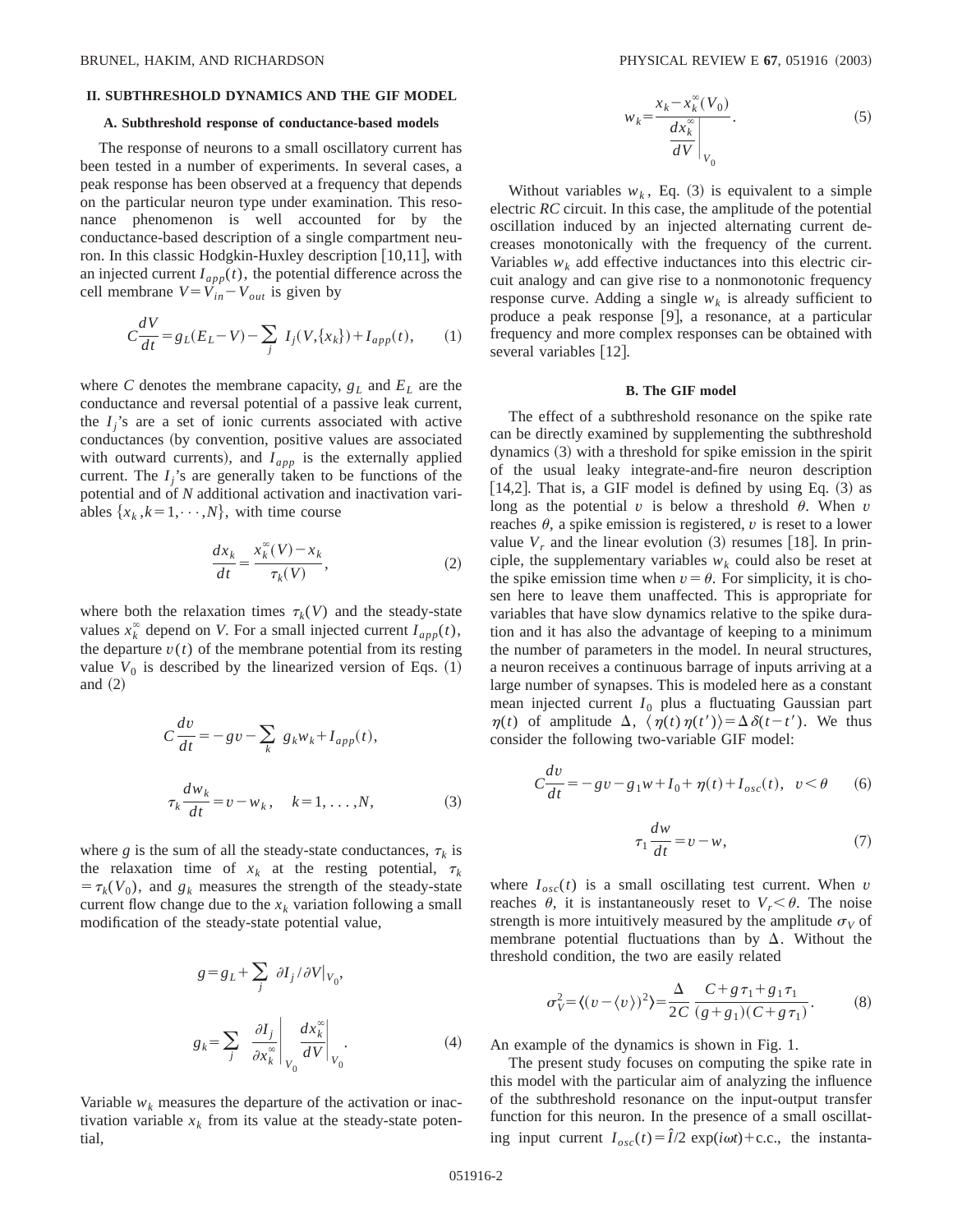

FIG. 1. An example of the variation of voltage *v* and auxiliary variable *w* as a function of time for a GIF neuron  $\lceil C/g_1 = 10 \text{ ms}$ ,  $g_1/g=10$ ,  $\tau_1=10$  ms,  $I_0/g_1=1$  mV, and  $\Delta/Cg_1=5$ (mV)<sup>2</sup>]. (a) Evolution in the  $v$  versus  $w$  plane for time 500 to 550 ms. (b) Evolution in the  $v$  versus  $w$  plane for time  $550-600$  ms. (c) Voltage *v* as a function of time. Spikes are indicated by vertical lines for clarity.  $(d)$  Auxiliary variable *w* as a function of time. For illustrative purposes, all voltages have been shifted by  $-60$  mV, such that for this case the rest and reset (dotted line) are at  $-60$  mV ( $V_r$ =0 mV) and the threshold for spike emission is at  $-55$  mV ( $\theta$  $=5$  mV).

neous firing-rate  $r(t)$ , averaged over a population of independent neurons or over many trials for a single neuron, shows a weak modulation

$$
r(t) = r_s + \frac{1}{2} [\hat{r}(\omega)\hat{I} \exp(i\omega t) + \text{c.c.}],
$$
 (9)

where  $r<sub>s</sub>$  is the time-independent spike rate in the absence of the weak drive (c.c. stands for the complex conjugate terms). Modulation  $\hat{r}(\omega)$ , or signal gain (e.g., Ref. [21]), measures the amplification of the frequency  $\omega$  in the output signal and its phase. It is one of the main factors determining synchronization at the network level  $[17]$ . It will be computed in the following sections under various conditions, in order to determine when and how it is modified by subthreshold resonance.

Before considering the effect of noise, the main characteristics of the deterministic two-variable GIF model are described.

### **III. THE DETERMINISTIC GIF MODEL**

### **A. Subthreshold dynamics of the two-variable model**

The subthreshold dynamics of the two-variable model is identical to the dynamics of a general two-variable conductance-based model for small excursions around some holding voltage.



FIG. 2. Several subthreshold resonance curves. The magnitude of the impedance  $|Z|$  is displayed as a function of frequency. The four different curves correspond to the four parameter points marked with the corresponding symbols in Fig. 3. The inset shows the impedance magnitude after normalization by its value at zero frequency. For  $\alpha=0$ , the relative strength of the resonance peak increases with  $\beta$ , as seen by comparing the curves marked by squares and diamonds.

#### *1. Steady-state stability*

In the two-variable case, the dynamics depends on the dimensionless ratios  $\alpha = \tau_1 g/C$  and  $\beta = \tau_1 g_1/C$ . For a constant injected current  $I_{app} = I_0$ , one can rewrite Eq. (3) by using  $\tau_1$  as the time unit as

$$
\frac{dv}{dt} = -\alpha v - \beta w + I_0 \tau_1 / C,\tag{10}
$$

$$
\frac{dw}{dt} = v - w.\tag{11}
$$

The steady-state  $v = w = I_0/(g + g_1)$  exists for  $I_0 < (g_1, g_2)$  $+g_1$ )  $\theta$ . The exponential relaxation (or growth) of perturbations is controlled by the two eigenvalues  $\xi_{\pm}$ , which obey

$$
\xi^2 + (\alpha + 1)\xi + \alpha + \beta = 0. \tag{12}
$$

The steady state is therefore stable when both eigenvalues have a real negative part, i.e., when  $\alpha+1>0$  and  $\alpha+\beta$  $>0.$ 

#### *2. Subthreshold resonance*

In this parameter domain where the resting state is stable, the injection of a small alternating current  $I_{osc}(t)$  $= \hat{I}/2$  exp(*i*ω*t*)+c.c. induces oscillations around the resting membrane potential,  $v(t) = I_0/(g+g_1) + 1/2[\hat{V}exp(i\omega t)]$ +c.c.]. An elementary computation gives  $\hat{V} = Z(\omega)\hat{I}$  with

$$
Z(\omega) = \frac{\tau_1}{C} \frac{1 + i\omega}{\beta + (1 + i\omega)(\alpha + i\omega)}.
$$
 (13)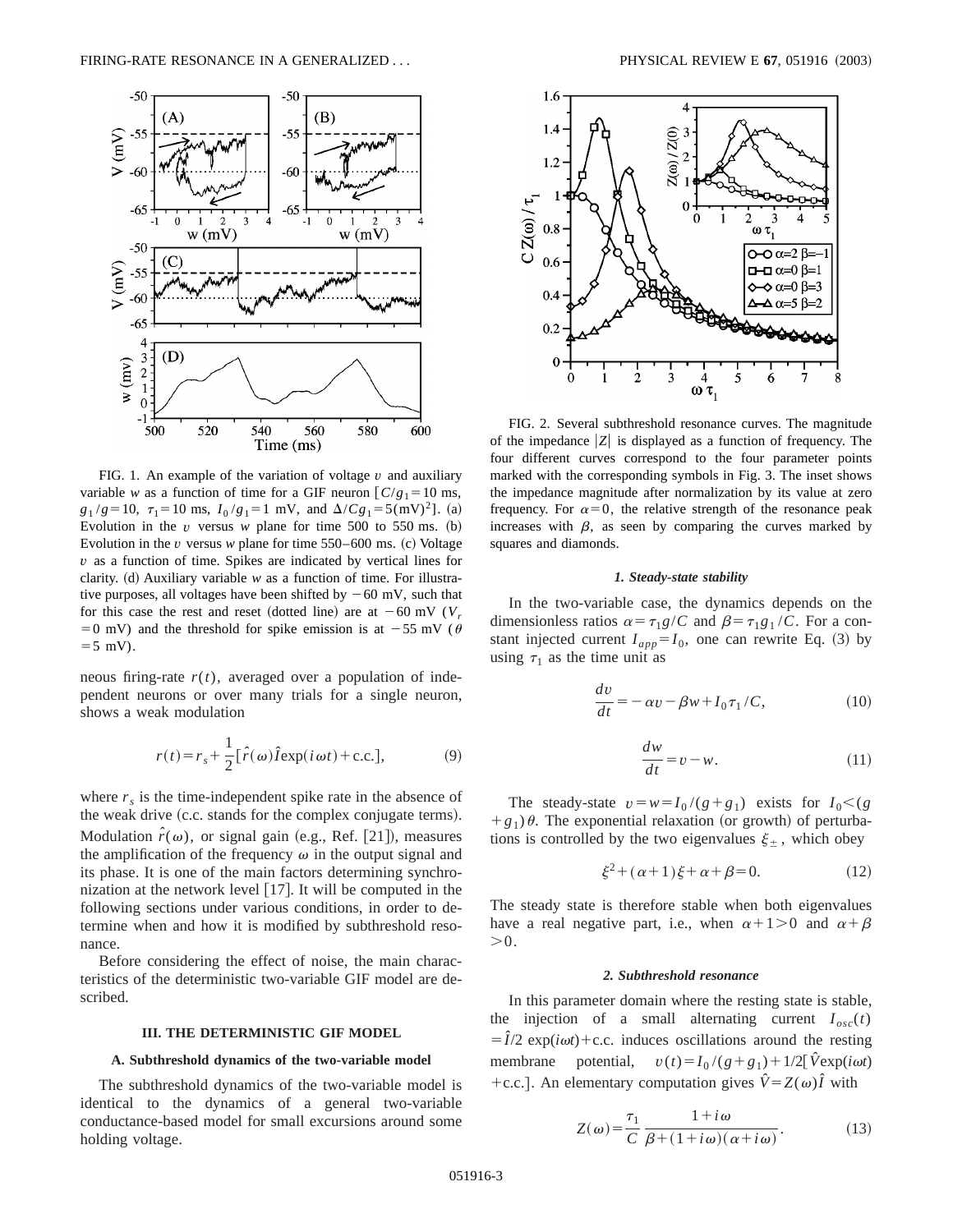

FIG. 3. The phase diagram of the GIF model in the  $\alpha$  $= g \tau_1 / C$ ,  $\beta = g_1 \tau_1 / C$  parameter plane. Models in the black region have no stable rest state. Models represented by parameters above the dotted line have a subthreshold resonance. Those above the dashed-dotted line have complex eigenvalues  $\xi_+$ . As explained in the text, models in the gray region are of type I, whereas those in the white region are of type II. The subthreshold resonance curves of the models corresponding to the points marked by the different symbols (circle, triangle, square, diamond) are drawn in Fig. 2.

The response amplitude  $|Z(\omega)|$  displays a peak at a finite nonzero frequency  $\omega_p$  (Fig. 2) when  $\beta^2 + 2\beta + 2\alpha\beta > 1$  with

$$
\omega_p = \sqrt{(\beta^2 + 2\beta + 2\alpha\beta)^{1/2} - 1}.
$$
 (14)

The parameter domain where  $|Z(\omega)|$  displays a peak at finite frequency overlaps with domain  $\beta$ > $(\alpha-1)^2/4$ , where Eq.  $(12)$  has complex roots but the two are different (see Fig. 3), as noted previously  $[12]$ .

An especially simple case is obtained for zero leak (*g*  $=0$  or  $\alpha=0$ ). The model then only depends on the dimensionless ratio  $\beta = \tau_1 g_1 / C$ . The steady state is stable for  $\beta$  $>0$  and Eq. (12) has complex eigenvalues for  $\beta$  $>1/4$ . A resonant response occurs in the more restricted case, when the time scale of the supplementary variable  $w$  is sufficiently slow, for  $\beta > \sqrt{2}-1$ . The resonant peak grows with  $\beta$ . In particular, for  $\beta \geq 1$ , the maximal response amplification,  $Q = |Z(\omega_p)/Z(0)|$ , is equal to  $\beta$  at the peak frequency  $\omega_p$  $\sim \sqrt{\beta}$  and the peak width is of order  $1 \ll \omega_n$ .

#### *3. Periodic firing regimes*

In order to analyze the GIF-neuron firing rate and its dependence on current  $I_0$ , periodic firing regimes (i.e., limit cycles) are now considered. Between a reset of the potential at  $v = V_r$  and the next spike emission when *v* reaches  $\theta$  a period *T* later, the dynamics is a simple superposition of exponentials controlled by the two eigenvalues  $\xi_{\pm}$ ,

$$
v = \frac{I_0}{g + g_1} + a \exp(\xi_+ t) + b \exp(\xi_- t),
$$



FIG. 4. Firing rates  $r_s(I)$  as a function of the normalized injected current  $\overline{I} = (I_0 / g_1 - \theta) / (\theta - V_r)$  for two zero-leak GIF models ( $g=0$ ) with different  $\beta$  parameters. The full lines correspond to the exact firing rates as given by Eq.  $(17)$ . Top panel: type-I model with  $\beta$ =0.1. The low frequency approximation of Eq. (18) (dotted line) is shown as well as the high frequency approximation  $r<sub>s</sub> \tau<sub>1</sub>$  $= \beta(\overline{I} + 1/2)$  (dashed line). Bottom panel: type-II model with  $\beta$ = 5. The dotted line corresponds to the large  $\beta$  approximation Eq.  $(20)$  and the shaded area is the region in which a quiescent and a firing state coexist.

$$
w = \frac{I_0}{g + g_1} + \frac{a}{1 + \xi_+} \exp(\xi_+ t) + \frac{b}{1 + \xi_-} \exp(\xi_- t). \tag{15}
$$

The constants *a*, *b* are determined by requiring that *v* starts from  $V_r$  at  $t=0$  and ends at  $\theta$  at  $t=T$ . They are given in term of period *T* as

$$
a = \frac{1}{\exp(\xi + T) - \exp(\xi - T)} \left[ \left( \theta - \frac{I_0}{g + g_1} \right) - e^{\xi - T} \left( V_r - \frac{I_0}{g + g_1} \right) \right],
$$
  

$$
b = \frac{-1}{\exp(\xi + T) - \exp(\xi - T)} \left[ \left( \theta - \frac{I_0}{g + g_1} \right) - e^{\xi + T} \left( V_r - \frac{I_0}{g + g_1} \right) \right].
$$
 (16)

Since *w* is not modified when a spike is emitted, the period *T* is obtained by the periodicity condition  $w(0)$  $= w(T)$ , which gives

$$
\frac{I_0}{g+g_1} = V_r + \frac{\theta - V_r}{\xi_+ - \xi_-} \left\{ \frac{1 + \xi_+}{1 - \exp(\xi_+ T)} - \frac{1 + \xi_-}{1 - \exp(\xi_- T)} \right\}.
$$
\n(17)

The solutions of Eq.  $(17)$  correspond to periodic solutions where  $\nu$  goes from  $V_r$  to  $\theta$  during period *T*, that is to neurons periodically emitting spikes at a rate  $r_s(I_0) = 1/(\tau_1 T)$  in di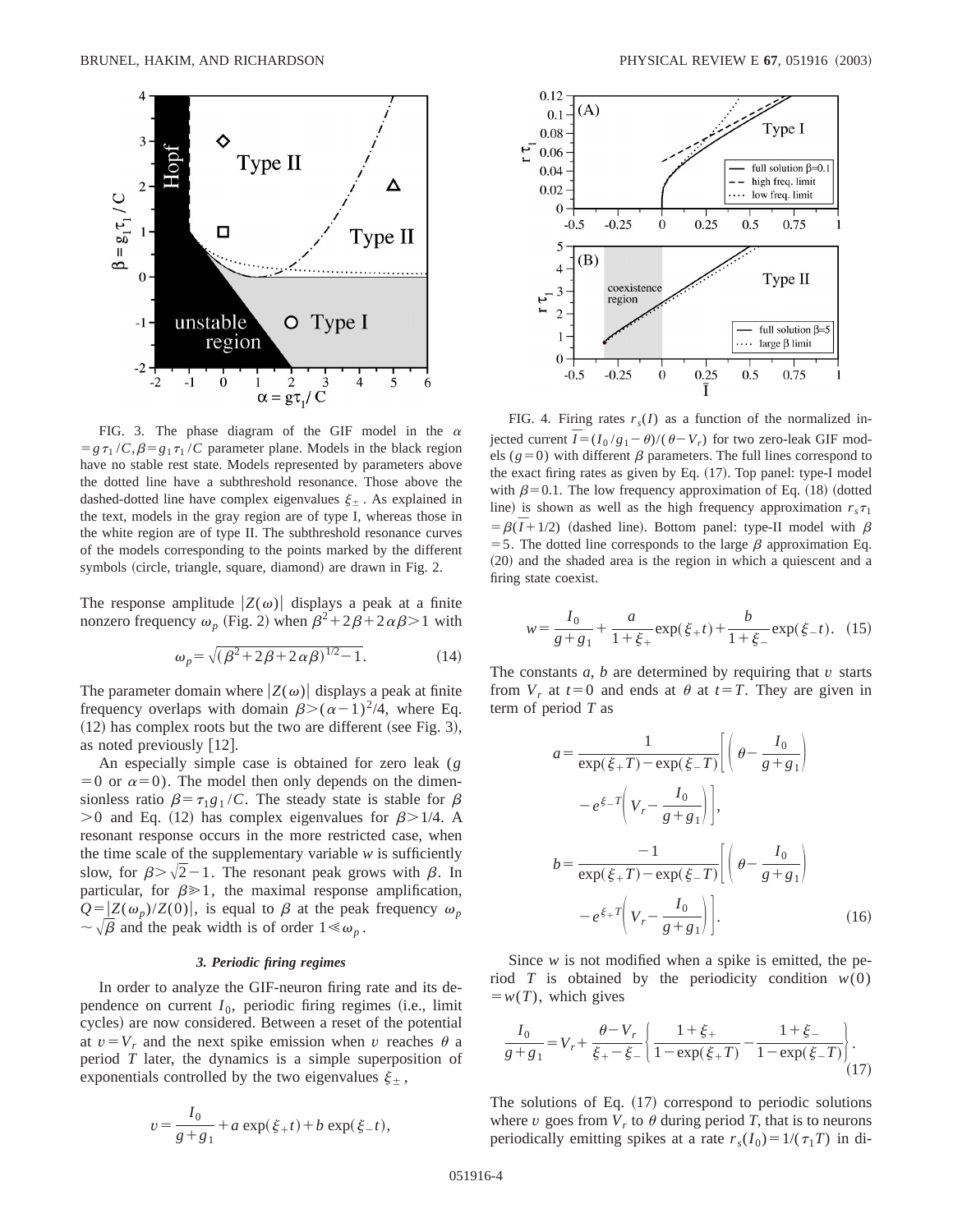mensional units. However, the condition that  $v(t)$  should remain below  $\theta$  during its motion has not been taken into account in Eq.  $(17)$ . Among the solutions of Eq.  $(17)$ , only those which satisfy this condition correspond to real solutions. The simpler zero-leak case is analyzed first.

(a) The zero-leak case  $(\alpha=0)$ . In the parameter range  $0<\beta<1/4$ , the two eigenvalues  $\xi_{\pm}$  are real and negative,  $\xi_{-}<-1/2<\xi_{+}<0$ . For  $T\rightarrow+\infty$ , the slower relaxation dominates and Eq.  $(17)$  can be approximately written as

$$
\frac{I_0}{g_1} - \theta \approx \frac{\theta - V_r}{\xi_+ - \xi_-} (1 + \xi_+) \exp(\xi_+ T). \tag{18}
$$

The right-hand-side  $(rhs)$  of Eq.  $(18)$  is positive, so a periodic state appears above the threshold  $I_0/g_1 = \theta$  with a logarithmically long period  $T \sim \frac{|ln(I_0 / g_1 - \theta)|}{|I_0 / g_1 - \theta|}$ . This is a kind of type-I behavior, analogous to that of the usual IF neuron.

The situation is different for  $\beta$  > 1/4 when the two eigenvalues are complex  $\xi_{\pm} = -1/2 \pm i \xi_2$ . Then, Eq. (17) reads, for  $T \rightarrow +\infty$ ,

$$
\frac{I_0}{g_1} - \theta \approx (\theta - V_r) \exp(-T/2) \left[ \cos(\xi_2 T) + \frac{\sin(\xi_2 T)}{2 \xi_2} \right].
$$
\n(19)

The rhs in Eq.  $(19)$  oscillates and takes both positive and negative signs for *T* large while decaying to zero. Thus, solutions to Eq. (17) exist below  $I_0/g_1 = \theta$ . The smallest solution *T* of Eq. (17) gives a potential  $v(t)$  that remains below  $\theta$ and corresponds to a real periodic regime. So, for  $\beta > 1/4$ , a steady and a periodically firing state coexist in a range of applied currents: a type-II behavior. The firing rate as a function of applied current is displayed in Fig. 4, for several values of  $\beta$ . The domain of coexistence and the firing-rate are easily estimated for  $\beta \geq 1$ . Then  $\xi_2 \sim \sqrt{\beta}, T \sim 1/\sqrt{\beta}$ , and expansion of Eq. (17) in inverse powers of  $\beta$  gives

$$
\frac{I_0}{g_1} = \frac{\theta + V_r}{2} + \frac{\theta - V_r}{4\xi_2} \left[ \cot(\xi_2 T/2) + \frac{\xi_2 T/2}{\sin^2(\xi_2 T/2)} \right].
$$
 (20)

The expression within square brackets on the rhs of Eq.  $(20)$ attains its minimum for  $\xi_2 T = \pi$ . So, for large  $\beta$ , the steady periodically firing state coexists with the steady-state in the interval

$$
\frac{V_r + \theta}{2} + \frac{(\theta - V_r)\pi}{8\sqrt{\beta}} + \dots \leq \frac{I_0}{g_1} \leq \theta.
$$
 (21)

It appears at the lower end of the interval with the finite period  $T \approx \pi/\sqrt{\beta}$ . The lower bound  $(V_r + \theta)/2$  in Eq. (21) can easily be understood. When  $\beta \rightarrow +\infty$ , the dynamics of the *w* variable is much slower than the dynamics of the potential and *w* simply relaxes to the average of *v*. For a constant  $w$ , the dynamics of  $v$  is linear in time and the mean of *v* in a periodically firing state is simply the average between the reset and threshold potentials. Putting  $w = (\theta + V_r)/2$  in Eq.  $(10)$  immediately gives that a periodically firing state exists only if  $I_0/g_1$  is larger than  $(\theta + V_r)/2$ . The period (with  $\tau_1$  as the time unit) in the same limit is simply obtained as

$$
T \simeq \frac{C(\theta - V_r)}{\tau_1 [I_0 - g_1(\theta + V_r)/2]} \text{ for } \beta \gg 1,
$$
 (22)

which corresponds to Eq.  $(20)$  for  $T\xi_2 \ll 1$ .

*(b) The general non-zero-leak case (* $\alpha \neq 0$ *).* When  $\alpha \neq 0$ , a similar analysis can be performed and is briefly summarized here. When  $T \rightarrow +\infty$ , Eq. (17) gives back the threshold  $I_0$  $= (g+g_1)\theta$ . Two types of behavior can be distinguished by considering how  $I_0$  departs from  $(g+g_1)\theta$  for  $T\geq 1$ : (1) the periodic state exists only for  $I_0>(g+g_1)\theta$  and starts with infinite period at the threshold  $I_0 = (g + g_1) \theta$ , i.e., a type-I behavior, or  $(2)$  a periodic state coexists with the steady state for some range of current below the threshold  $I_0 = (g \cdot \theta)$  $+g_1$ ) $\theta$ , i.e., a type-II behavior. In the parameter range ( $\alpha$  $(2-1)^2 > 4\beta$ ,  $\xi_{+,-}$  are real and negative (with  $\xi_{-} < \xi_{+}$ ). For large *T*, the slower relaxation  $\xi$  dominates and Eq. (17) gives

$$
\frac{I_0}{g+g_1} - \theta \approx \frac{\theta - V_r}{\xi_+ - \xi_-} (1 + \xi_+) \exp(\xi_+ T). \tag{23}
$$

The neuron is of type I when the prefactor of the exponential in Eq.  $(23)$  is positive whereas it is of type II when the prefactor is negative.

The prefactor has the same sign as  $1+\xi_{+}$ . It is positive for  $\beta$ <0 as well as for  $\beta$ >0 and  $\alpha$ <1 and negative for  $\beta$  $>0, \alpha >1.$ 

In the parameter range  $(\alpha-1)^2 < 4\beta$ ,  $\xi_+$  and  $\xi_-$  are complex conjugates and the obtained correction in the analog of Eq.  $(17)$  is oscillatory. This indicates the existence of periodic firing regimes below  $I_0/(g+g_1)$  and correspond to type-II behavior.

The region of type-II behavior exactly corresponds to the parameter region delimited in Ref.  $[12]$ , where after a current step, the membrane potential overshoots before relaxing to the new holding potential. The different regions are displayed in Fig. 3. It should be noted that in general the type-II behavior does not necessarily correspond to the existence of complex roots: a difference of exponentials can provide the overshoot leading to type-II behavior.

### *4. Firing-rate resonance*

In this section, the firing-rate modulation by a small timevarying current is considered. The analysis is limited to the computation of the linear response. It amounts to generalizing the well-known analysis for the IF neuron  $[22]$  to the slightly more complicated two-variable GIF model. The aim is to investigate how the subthreshold resonance modifies the rate response function.

The neuron is submitted to the injected current  $I_0$  $+I_{osc}(t)$ . The constant current  $I_0$  is sufficiently large, so that in the absence of  $I_{osc}(t)$  the neuron emits spikes periodically at times  $t=nT+t_0$ ,  $n=\ldots,-1,0,1,\ldots$ . For a collection of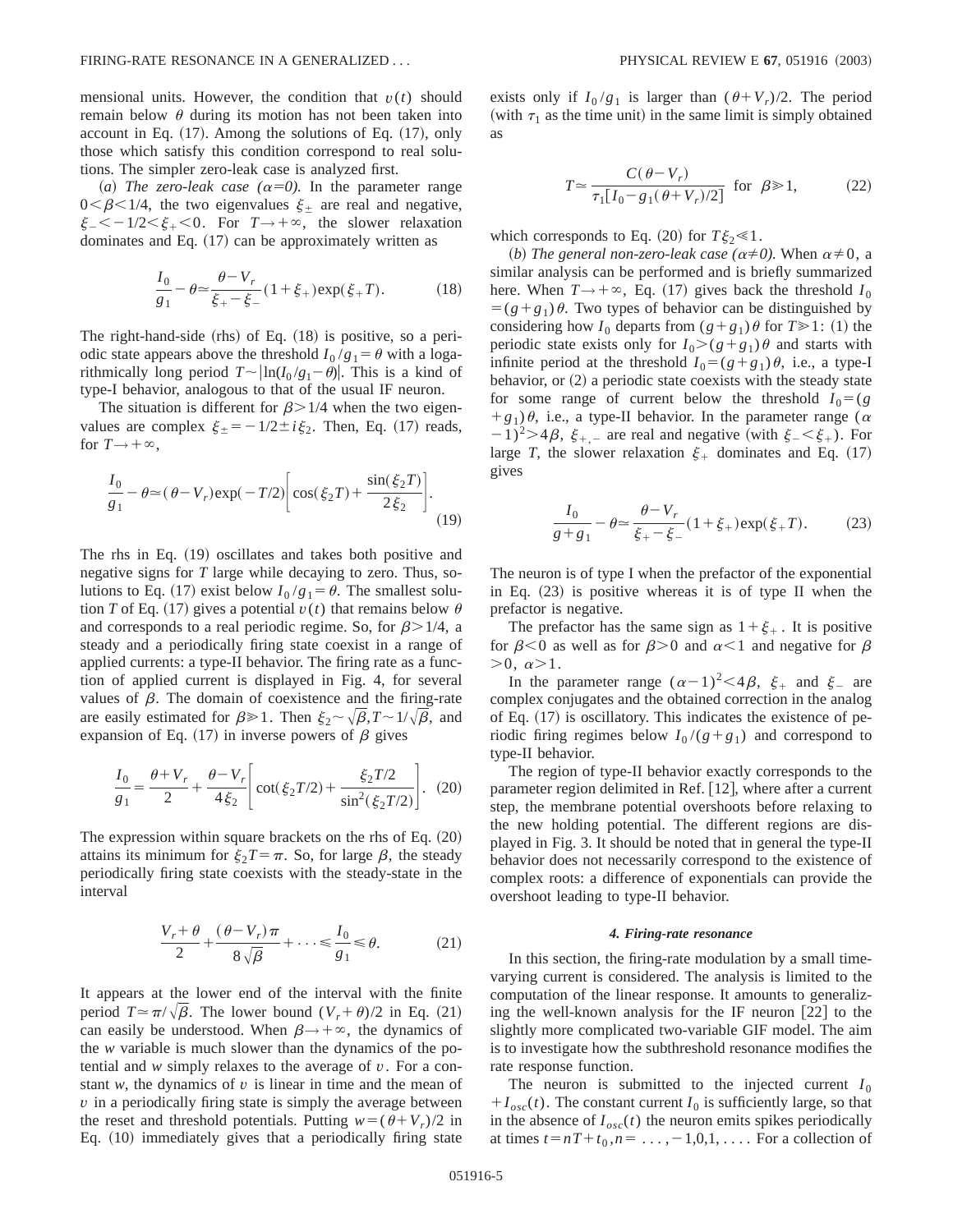neurons,  $t_0$  varies independently from neuron to neuron and the spike emission probability per unit time,  $r<sub>s</sub>$ , is time independent. The effect of the small time-varying component is to slightly displace the spike times from *t* to  $t+d(t)$ .<sup>1</sup> This produces a modulation in time of the spike rate,

$$
r(t) = r_s[1 - d'(t)].
$$
 (24)

In order to obtain the rate modulation, it remains to determine  $d(t)$  for the two-variable GIF model. With an injected current with a small time-varying component, Eq.  $(10)$  becomes

$$
\frac{dv}{dt} = -\alpha v - \beta w + [I_0 + I_{osc}(t)]\tau_1 / C.
$$
 (25)

At the linear level, the time-varying current can be decomposed in Fourier components and it is sufficient to consider  $[I_{osc}(t) = \hat{I}/2 \exp(i\omega t) + c.c].$  A particular solution to Eqs.  $(25)$  and  $(11)$  is given by

$$
(v = 1/2 \left[ (\hat{I}\tau_1/C)v_p \exp(i\omega_t) + \text{c.c.} \right],
$$
  

$$
w = 1/2 \left[ (\hat{I}\tau_1/C)w_p \exp(i\omega_t) + \text{c.c.} \right],
$$

with

$$
v_p(\omega) = \frac{1 + i\omega}{(1 + i\omega)(\alpha + i\omega) + \beta},
$$
  

$$
w_p(\omega) = \frac{1}{(1 + i\omega)(\alpha + i\omega) + \beta}.
$$
 (26)

Function  $v_p = Z(\omega)C/\tau_1$  is a dimensionless form of the impedance  $Z(\omega)$ . Between the *n*th spike at time  $t_n$  and the (*n*  $+1$ )th spike at time  $t_{n+1}$ , the complete solution can be written as

$$
v = \frac{I_0}{g + g_1} + a_n \exp[\xi_+(t - t_n)] + b_n \exp[\xi_-(t - t_n)]
$$
  
+ 
$$
\frac{1}{2} [(\hat{I}\tau_1/C)v_p \exp(i\omega t) + c.c.],
$$
 (27)

<sup>1</sup>At this linear level, locking phenomena, which exist for any finite amplitude around resonances, are neglected. This limits the applicability of the linear response in this purely deterministic setting. The obtained response curve is nevertheless useful to describe the spike rate modulation as shown by Fig. 5 and to understand the small noise limit of Eq.  $(6)$ .

$$
w = \frac{I_0}{g + g_1} + \frac{a_n}{1 + \xi_+} \exp[\xi_+(t - t_n)]
$$
  
+ 
$$
\frac{b_n}{1 + \xi_-} \exp[\xi_-(t - t_n)]
$$
  
+ 
$$
\frac{1}{2} [(\hat{I}\tau_1/C)w_p \exp(i\omega t) + \text{c.c.}].
$$
 (28)

The forcing perturbs  $a_n$ ,  $b_n$ ,  $t_{n+1} - t_n$  and  $w(t_n)$ , the value of  $w(t)$  at the spike time, away from their steady limit cycle values. At linear order, one can write

$$
a_n = a + 1/2 \left[ (\hat{I}\tau_1/C)\hat{a} \exp(i\omega t_n) + \text{c.c.} \right],
$$
  
\n
$$
b_n = b + 1/2 \left[ (\hat{I}\tau_1/C)\hat{b} \exp(i\omega t_n) + \text{c.c.} \right],
$$
  
\n
$$
w(t_n) = w_0 + 1/2 \left[ (\hat{I}\tau_1/C)\hat{w} \exp(i\omega t_n) + \text{c.c.} \right],
$$

and

$$
t_{n+1} - t_n = T + 1/2[(\hat{I}\tau_1/C)\hat{T} \exp(i\omega t_n) + \text{c.c.}].
$$

The *n*th spike time  $t_n$  and the value of *w* at  $t_n$  determine the constants  $a_n$  and  $b_n$  in the time interval  $[t_n, t_{n+1}]$ , i.e., they give  $\hat{a}$  and  $\hat{b}$  as linear functions of  $\hat{w}$  and  $\hat{T}$ . The knowledge of  $a_n$  and  $b_n$  in turn determines the  $(n+1)$ th spike time and the value  $w(t_{n+1})$ . This provides two supplementary equations that determine  $\hat{w}$  and  $\hat{T}$ .

Explicitly, one obtains

$$
\hat{a} = \frac{1}{\xi_{-} - \xi_{+}} [(1 + \xi_{+})v_{p} + (1 + \xi_{+})(1 + \xi_{-})(\hat{w} - w_{p})],
$$
\n(29)

$$
\hat{b} = \frac{1}{\xi_{+} - \xi_{-}} [(1 + \xi_{-})v_{p} + (1 + \xi_{+})(1 + \xi_{-})(\hat{w} - w_{p})].
$$
\n(30)

Then  $\hat{T}$  is determined by the condition that the  $(n+1)$ th spike occurs when  $v$  reaches  $\theta$ ,

$$
\hat{T} = -\frac{\hat{a} \exp(\xi + T) + \hat{b} \exp(\xi - T) + v_p \exp(i \omega T)}{a \xi + \exp(\xi + T) + b \xi - \exp(\xi - T)}
$$

$$
= \kappa_1(\hat{w} - w_p) + \kappa_2 v_p, \qquad (31)
$$

where the two constants  $\kappa_1$  and  $\kappa_2$  are given by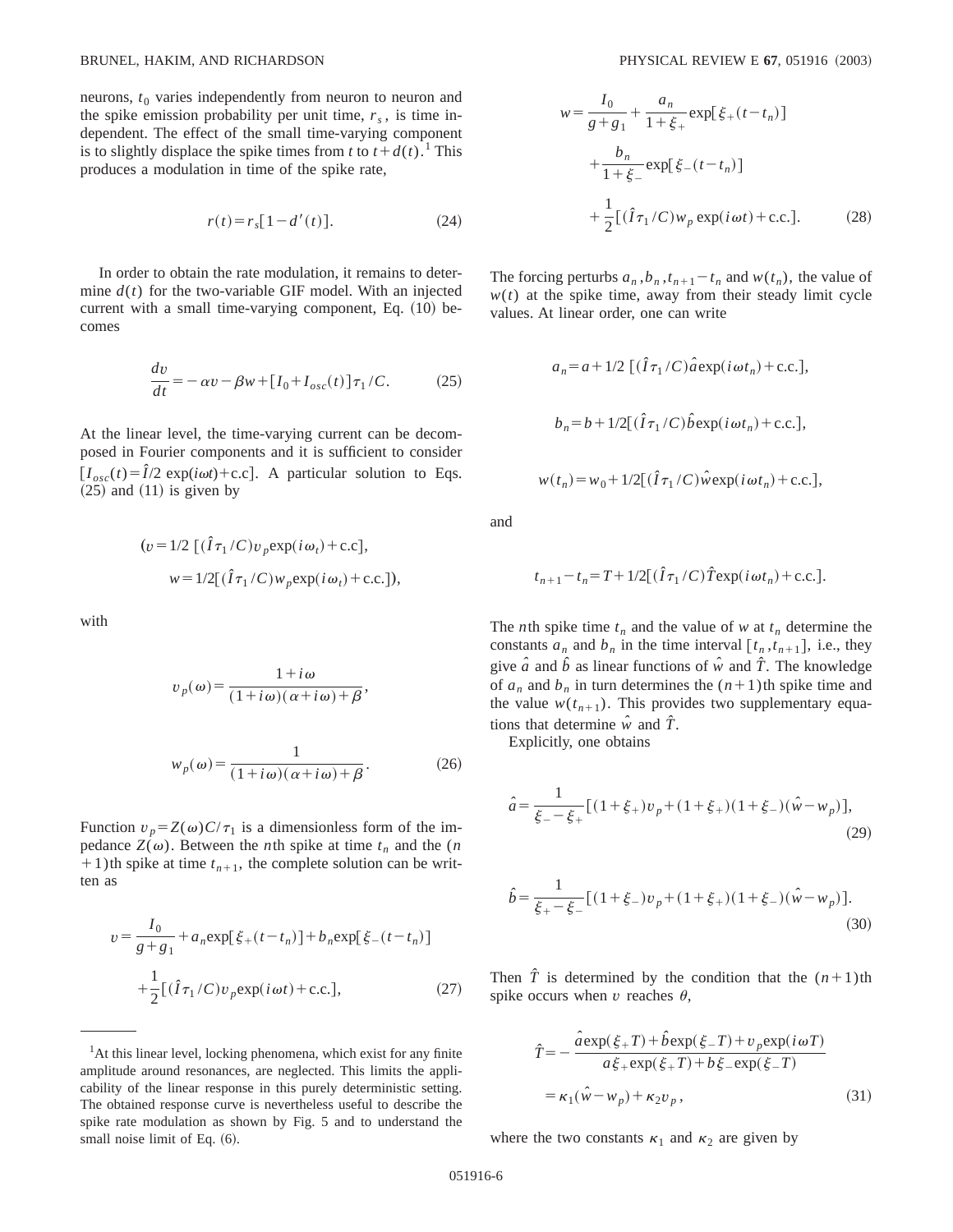$$
\kappa_1 = \frac{(1+\xi_+)(1+\xi_-)[\exp(\xi_-T) - \exp(\xi_+T)]}{[\bar{a}\xi_+ \exp(\xi_+T) + b\xi_- \exp(\xi_-T)][\xi_- - \xi_+]},
$$
\n(32)

$$
\kappa_2 = \frac{(1+\xi_{-})\exp(\xi_{-}T) - (1+\xi_{+})\exp(\xi_{+}T) + (\xi_{+} - \xi_{-})\exp(i\omega T)}{[a\xi_{+}\exp(\xi_{+}T) + b\xi_{-}\exp(\xi_{-}T)][\xi_{-} - \xi_{+}]}.
$$
\n(33)

This gives the evolution of *w* from one spike to the next,

$$
\hat{w} \exp(i\omega T) = \lambda_L \hat{w} + \mu v_p + [\exp(i\omega T) - \lambda_L] w_p,
$$
\n(34)

with

$$
\lambda_L = \frac{(a\xi_+ + b\xi_-)\exp[(\xi_+ + \xi_-)T]}{a\xi_+\exp(\xi_+T) + b\xi_-\exp(\xi_-T)},
$$
\n(35)

$$
\mu = \frac{\frac{a\xi_{+}}{1+\xi_{+}}\exp(\xi_{+}T)[\exp(\xi_{-}T)-\exp(i\omega T)] + \frac{b\xi_{-}}{1+\xi_{-}}\exp(\xi_{-}T)[\exp(\xi_{+}T)-\exp(i\omega T)]}{a\xi_{+}\exp(\xi_{+}T)+b\xi_{-}\exp(\xi_{-}T)}.
$$
(36)

Equation (34) expresses  $w(t_{n+1})$  (its lhs) as a function of  $w(t_n)$  and the effective forcing on *w*,  $[\mu v_p + (1 - \lambda_L) w_p]$ , coming from the imposed oscillating current (its rhs). In the absence of forcing, constant  $\lambda_L$  controls the free evolution of small perturbations around the limit cycle: it is the discrete Lyapunov exponent giving the (unforced) limit cycle stability. Equation  $(34)$  determines  $\hat{w}$  as

$$
\hat{w} = \frac{\mu v_p + [\exp(i\omega T) - \lambda_L]w_p}{\exp(i\omega T) - \lambda_L}.
$$
\n(37)

Substituting this expression back in Eq.  $(31)$  with formulas  $(32)–(36)$  for the constants, gives the simple expression of  $\hat{T}$ .

$$
\hat{T} = v_p(\omega) \left[ \frac{a\xi_+ \exp(\xi_+ T)}{\exp(\xi_+ T) - \exp(i\omega T)} + \frac{b\xi_- \exp(\xi_- T)}{\exp(\xi_- T) - \exp(i\omega T)} \right]^{-1}, \tag{38}
$$

where *T* is given by Eq.  $(17)$  and *a* and *b* are given by Eq.  $(16)$  or by the equivalent formulas

$$
a = -\frac{(\theta - V_r)(1 + \xi_+)}{[\xi_+ - \xi_-][1 - \exp(\xi_+ T)]},
$$
  
\n
$$
b = -\frac{(\theta - V_r)(1 + \xi_-)}{[\xi_- - \xi_+][1 - \exp(\xi_- T)]}.
$$
 (39)

These expressions permit a comparison of the zero frequency limit of Eq.  $(38)$  with a direct differentiation of Eq.  $(17)$  and a check that

$$
\hat{T}(\omega=0) = \frac{C}{\tau_1} \frac{dT}{dI_0}.
$$
\n(40)

After determining the variation  $\hat{T}$  of the interspike interval, the time displacement of the *n*th spike at linear order follows by summation,

$$
d(t_n) = \frac{\hat{I}\tau_1}{2C} \sum_{m=-\infty}^{n-1} {\hat{T}\exp[i\omega(mT+t_0)] + \text{c.c.} }
$$

$$
= \frac{\hat{I}\tau_1}{2C} \bigg[ \frac{\hat{T}}{\exp(i\omega T) - 1} \exp(i\omega t_n) + \text{c.c.} \bigg].
$$
 (41)

As usual, the summation is performed by supposing that the perturbation is created slowly, that is, by adding a small negative imaginary part to the forcing frequency  $\omega$ .

Finally, when the spike rate is written as *rs*  $+1/2[\hat{I} \hat{r} \exp(i\omega t)+c.c.]$  [Eq. (9)], the modulation amplitude *r ˆ* is obtained as

$$
\frac{\hat{r}}{r_s} = -\frac{\tau_1}{C} \left( \frac{i\omega}{\exp(i\omega T) - 1} \right) \hat{T},\tag{42}
$$

where  $\hat{T}$  is explicitly given by Eq.  $(38)$ . Expressions  $(38)$  and  $(42)$  generalize to the two-variable GIF model, the wellknown formula  $[22]$  for the usual IF model. It is recovered for  $\beta=0$  when the additional variable has no influence on the membrane potential dynamics. In this case, one has  $\xi$ .  $= -\alpha$  and  $\xi = -1$  so that  $b = 0$  [Eq. (39)]. Equation (38) with  $v_p = 1/(\alpha + i\omega)$ , then reads  $\hat{T} \propto (1 - \exp[(\alpha + i\omega)T])/(\alpha$  $+i\omega$ ), which gives back Knight's formula [22].

Equation  $(42)$  is plotted in Fig. 5 together with the results of direct numerical simulations for two cases where the GIF model displays subthreshold resonance. As for the usual leaky IF model, sharp resonance peaks are seen for frequencies that are multiples of the firing-rate. They arise from the vanishing of the denominator in formula  $(42)$ . However, in this deterministic case, the GIF firing-rate resonance curve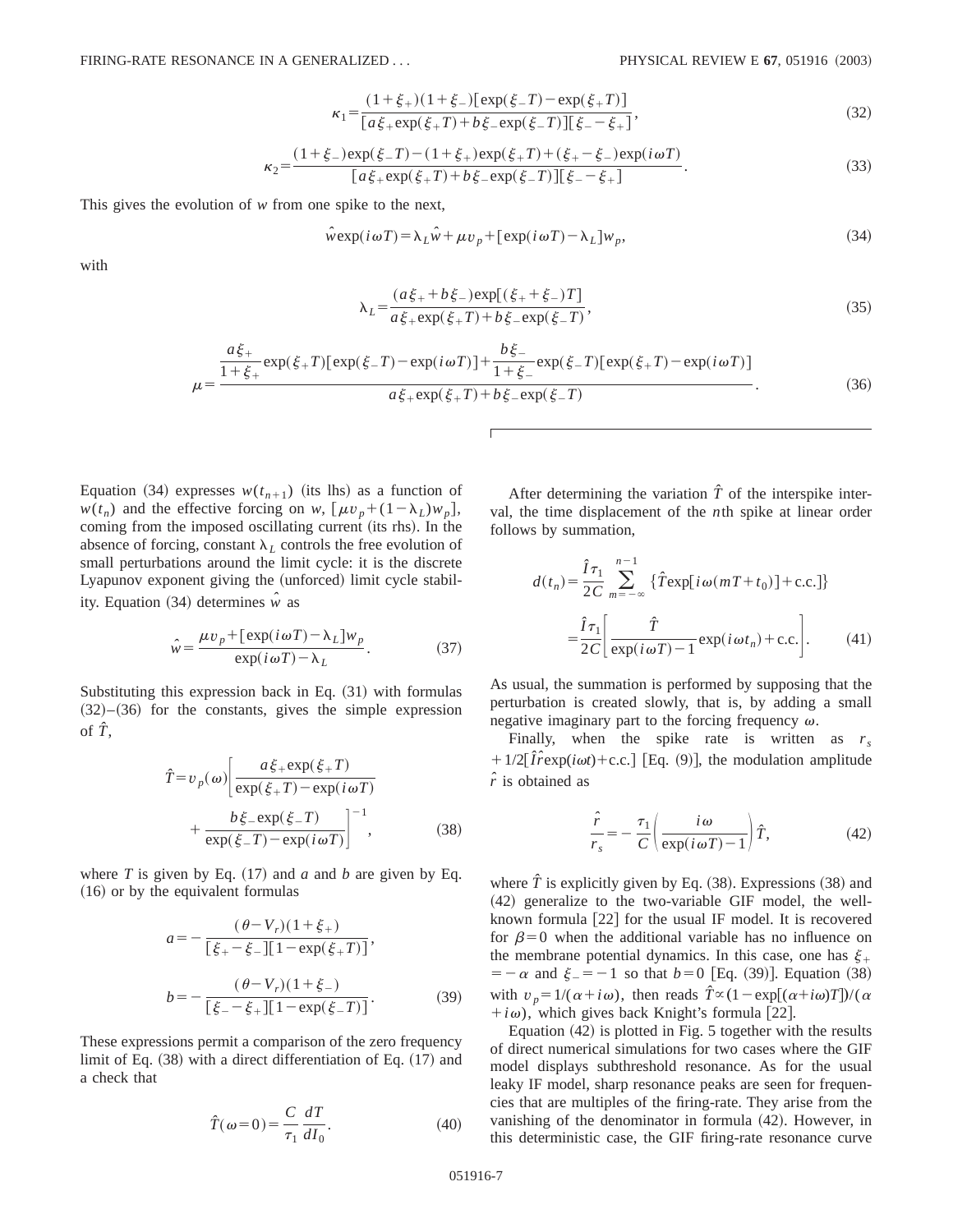

FIG. 5. Firing-rate resonance curves for the deterministic two-variable GIF model with  $\theta = 10$  mV,  $V_r = 5$  mV. The amplitude  $\left| \hat{Cr}/\tau_1 r_s \right|$ and phase of  $\hat{r}$  are plotted for (a)  $\alpha = 5$ ,  $\beta = 5$ ,  $T = 0.4$  and (b)  $\alpha = 0$ ,  $\beta = 10$ ,  $T = 0.5$  (which, respectively, correspond to firing rates of 25 Hz and 20 Hz for  $\tau_1$  = 100 ms). The solid lines represent the analytic result of Eq. (42). The diamonds show the results of numerical simulations of Eqs. (25) and (11) with a simple Euler code  $(dt=1.0\times10^{-4}\tau_1)$  and different forcing frequencies  $\omega$  [(a)  $I_0\tau_1/C=95.5325$  mV,  $I_1 \tau_1 / C = 0.2$  mV and (b)  $I_0 \tau_1 / C = 85.0975$  mV,  $I_1 \tau_1 / C = 0.2$  mV]. For each frequency, the dynamics was simulated for a total time of  $t = 5 \times 10^4 \tau_1$ . The modulation  $\hat{r}/r_s$  was obtained as the average  $\hat{r}/r_s = 2C/(I_1 \tau_1) \langle \exp(-i\omega t_n) \rangle$  computed over all occurring spike times  $t_n$ . The plotted amplitude and phase correspond to those of  $\hat{r}/r_s$ . The modulus of the subthreshold resonance curve  $C|Z(\omega)/\tau_1| = |v_p|$  is also shown for comparison (dashed lines).

has no peak at the subthreshold resonance frequency. For *g*  $\neq 0$ , it exhibits instead a suppression around the subthreshold resonance frequency.

For comparison with the following sections, the limiting form of  $\hat{r}$  when  $\tau_1$  is long in comparison with other time scales is worth noting. Then, the dynamics of *w* does not play a significant role in most of the driving frequency range. Explicit expressions can be obtained by taking the limits of the above expressions when  $\alpha, \beta \rightarrow +\infty, T \rightarrow 0$  with  $\alpha/\beta$  and  $\beta T$  fixed. For  $g \neq 0$ , one obtains the expression for a usual IF neuron with leak conductance *g* and a resonance peak of well-defined limiting form around the firing-rate frequency. The limit is not uniform in a low frequency range that tends to zero with  $\tau_1$  (where the slow dynamics of *w* does play a role). The zero-leak case is special in that the firing-rate resonance curve of the allied zero-leak IF model has no peak at the firing-rate frequency [22]. For  $g=0$ , one obtains, in the limit  $\tau_1 \rightarrow +\infty$  with  $\omega T$  fixed,

$$
\frac{\hat{r}}{r_s} = \frac{T\tau_1}{C(\theta - V_r)} \left\{ 1 + \frac{\beta T^2}{\left[1 - \exp(i\omega T)\right]^2} \right\}.
$$
 (43)

For any finite  $1/\tau_1$ , the firing-rate response exhibits resonance peaks centered on the firing-rate frequency and its harmonics. However, the firing-rate response is modified by these resonances only in frequency intervals of width tending to zero such as  $\sqrt{g_1 / \tau_1 C}$  (in dimensional units) as  $\tau_1 \rightarrow$  $+\infty$  (i.e., for  $|\omega T - 2\pi n| \sim \sqrt{\beta T}$ ).

### **IV. STEADY AND MODULATED SPIKE RATES WITH NOISY INPUTS**

In a number of previous studies  $[14,16,17,23-25]$  on neuron firing-rates and modulation using the IF model with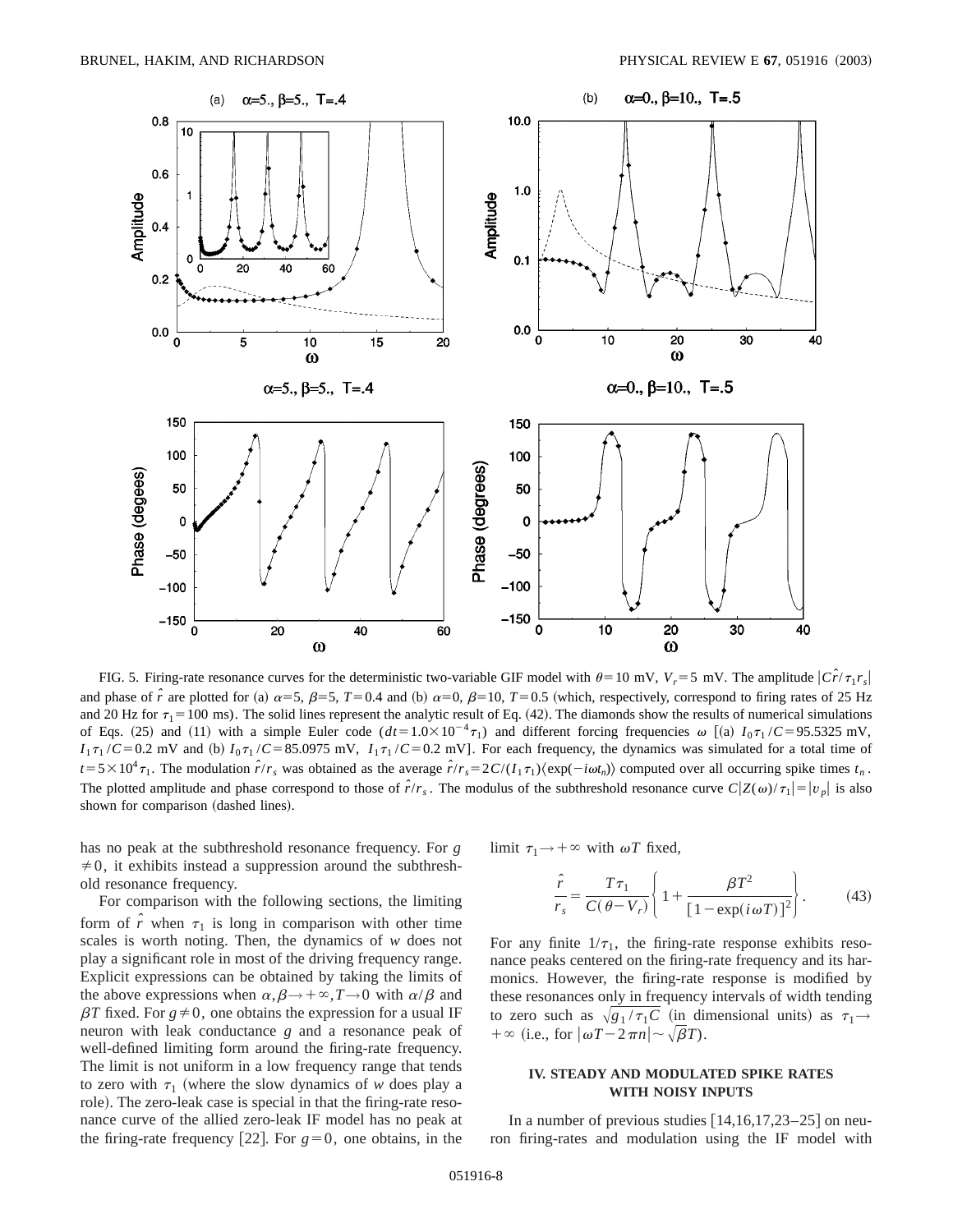noise, it has been found convenient to transform the stochastic description of neuron dynamics into a Fokker-Planck equation for the distribution of its membrane potential. In the present case, Eqs.  $(6)$  and  $(7)$  give a Fokker-Planck equation for the distribution  $P(v, w, t)$  of the membrane potential and the supplementary variable *w*,

$$
\partial_t P = \frac{1}{C} \partial_v [(gv + g_1 w - I_0 - I_{osc}(t))P] + \frac{1}{\tau_1} \partial_w [(w - v)P] + \frac{\Delta}{2C^2} \partial_v^2 P,
$$
(44)

with an absorbing boundary condition at threshold  $P(\theta, w, t) = 0$ . At the reset potential  $v = V_r$ , the distribution is continuous, but it has a discontinuous first derivative arising from the reinjected probability current

$$
\partial_v P(v, w, t)|_{v = V_r^+} - \partial_v P(v, w, t)|_{v = V_r^-} = \partial_v P(v, w, t)|_{v = \theta}.
$$
\n(45)

The instantaneous firing-rate  $r(t)$  is simply related to the total probability current through the threshold,

$$
r(t) = -\frac{\Delta}{2C^2} \int_{-\infty}^{+\infty} dw \,\partial_v P(\theta, w, t). \tag{46}
$$

Without the threshold condition, the stationary solution  $[I<sub>osc</sub>(t)=0]$  of Eq. (44) is a simple Gaussian,

$$
P(v, w) = \frac{C + g \tau_1}{\pi \Delta} \sqrt{(g + g_1) C / \tau_1} \exp\left\{-\frac{C + g \tau_1}{\Delta} \left[ (g + g_1) \times \left( w - \frac{I_0}{g + g_1} \right)^2 + \frac{C}{\tau_1} (w - v)^2 \right] \right\}.
$$
 (47)

Finding the solution to Eq.  $(44)$  with the threshold and reinjection boundary conditions is less easy. In the usual case of the IF model, the problem is similar to Kramer's well-known computation of the thermal escape from a one-dimensional potential well  $\left[26\right]$  and reduces to solving an ordinary differential equation. In the present two-dimensional nonpotential case, obtaining an exact solution to Eq.  $(44)$  appears to be a difficult task even in the stationary case. Instead of attempting this, a perturbative approach is developed here in the limit where the supplementary variable *w* evolves on a long time scale. This is a limit where subthreshold resonance is well developed. It is also relevant for subthreshold resonance in real cells  $[12]$  since most of them show preferred frequencies of a few Hertz  $[5-9,27-31]$ . When *w* evolves slowly as compared to the membrane potential  $v$ , it stays near the time-averaged potential  $\langle v \rangle$  and the analysis of Eq. (44) can be reduced to that of an effective one-variable model. The analysis is first illustrated using a simple self-consistent approach in the zero-leak case  $(g=0)$ . The general case is then dealt with in Sec. IV B using a direct expansion of the Fokker-Planck Eq. (44), which also provides a systematic means of computing higher perturbative orders as shown in the Appendix.

#### **A. The zero-leak case**

The GIF model of Eq.  $(6,7)$  with zero leak  $(g=0)$  is analyzed in this section in the limit  $\tau_1 \rightarrow +\infty$ .

#### *1. Steady firing-rate*

The steady firing-rate is considered first (with  $I_{osc}(t)$ )  $(50)$ . When  $\tau_1 \rightarrow +\infty$ , the relaxation of the supplementary variable *w* is driven by the time average of potential and in the steady state  $w = \langle v \rangle$ . The membrane potential dynamics reduces to the single Eq. (6) with *w* replaced by  $\langle v \rangle$ . The steady-state distribution of the membrane potential  $P_s(v)$ thus obeys

$$
(g_1\langle v\rangle - I_0)\partial_v P_s + \frac{\Delta}{2C}\partial_v^2 P_s = 0,\tag{48}
$$

with the absorbing boundary condition at the threshold potential  $(P_s(\theta)=0)$  and the reinjection condition at the reset potential  $V_r$ . Multiplication of Eq. (48) by *v* and integration from  $v = -\infty$  to the threshold  $v = \theta$  directly relates the mean steady spike rate  $r_s$  and the average potential  $\langle v \rangle$ ,

$$
r_s = \frac{I_0 - g_1 \langle v \rangle}{C(\theta - V_r)},\tag{49}
$$

where expression  $(46)$  for  $r<sub>s</sub>$  and boundary condition  $(45)$ have been used to evaluate the boundary terms.

The full solution to Eq.  $(48)$  is also easily obtained and reads

$$
P_s(v) = \frac{1}{\theta - V_r} \left\{ 1 - \exp\left[\frac{2C(g_1 \langle v \rangle - I_0)}{\Delta} (\theta - v)\right] \right\},
$$
  

$$
V_r < v < \theta
$$
  

$$
P_s(v) = \frac{1}{\theta - V_r} \left\{ 1 - \exp\left[\frac{2C(g_1 \langle v \rangle - I_0)}{\Delta} (\theta - V_r)\right] \right\}
$$
  

$$
\times \exp\left[\frac{2C(g_1 \langle v \rangle - I_0)}{\Delta} (V_r - v)\right],
$$
  

$$
v < V_r.
$$
 (50)

The membrane potential distribution  $P_s(v)$  depends on the average membrane potential  $\langle v \rangle$ , which remains to be determined. It is obtained in a self-consistent way by writing

$$
\langle v \rangle = \int_{-\infty}^{+\infty} dv \ v \ P_s(v) = \frac{\theta + V_r}{2} + \frac{\Delta}{2C(g_1\langle v \rangle - I_0)}.
$$
\n(51)

The last equality can be derived by integrating the exact expression  $(50)$  or again directly from Eq.  $(48)$ , by multiplying it by  $v^2$  and integrating from  $v = -\infty$  to the threshold  $v = \theta$ . The simple self-consistent quadratic equation (51) has two roots, one larger and one smaller than  $I_0/g_1$ . Only the smaller one is compatible with a normalizable  $P_s(v)$  [Eq.  $(50)$ ] and with a positive spike rate [Eq.  $(49)$ ]. One, therefore, obtains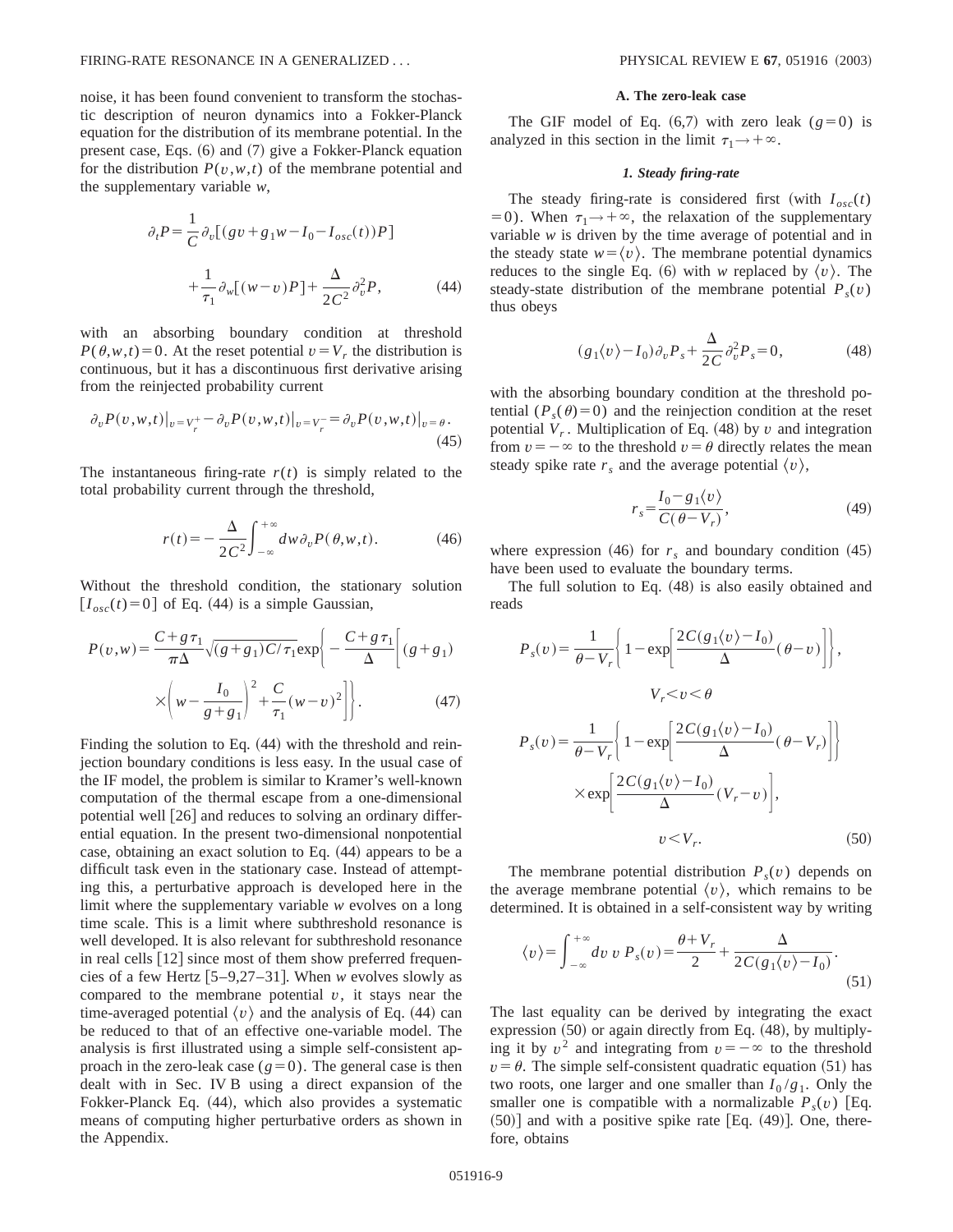

FIG. 6. Steady-state firing-rate for the zero-leak  $(g=0)$  GIF model with noisy inputs. The model parameters are  $\theta = 5$  mV,  $V_r$  $=0$  mV. Panels (a) and (b) show the variation of the firing rate with  $\tau_1$  when all other parameters are fixed ( $\beta = \tau_1 g_1 / C$ ). (a)  $C/g_1$  $=$  5 ms,  $I_0/g_1 = -1.5$  mV,  $\Delta/(Cg_1) = 10 \text{(mV)}^2$  (a high noise, low current case). (b)  $C/g_1 = 10 \text{ ms}, I_0/g_1 = 4 \text{ mV}, \Delta/(Cg_1)$  $=1$ (mV)<sup>2</sup> (a low noise, high current case). The symbols are the results of direct simulations. The large  $\tau_1$  result of Eq. (53) and its first correction, Eq.  $(A14)$ , are shown for comparison  $(dashed)$ lines). The firing rate of a classic IF neuron with leak  $g_1$  gives the small  $\tau_1$  approximation (dotted lines). (c) shows the firing rate as a function of the normalized injected current  $\overline{I} = (I_0 / g_1 - \theta) / (\theta)$  $-Vr$ ) for four noise levels. The symbols are the results of direct numerical simulation and the lines show the analytic result of Eq. (53). No noise, bold line;  $\Delta/(Cg_1) = 1(mV)^2$ , triangles and dashdotted line;  $\Delta/(Cg_1) = 5(mV)^2$ , stars and dashed line;  $\Delta/(Cg_1)$  $=10(mV)^2$ , circles and dotted line  $\tau_1=100$  ms and other model parameters as in  $(a)$ ].

$$
\langle v \rangle = \frac{1}{2g_1} \left\{ I_0 + g_1 \frac{\theta + V_r}{2} - \sqrt{\left[ I_0 - g_1 \frac{\theta + V_r}{2} \right]^2 + \frac{2g_1 \Delta}{C}} \right\},\tag{52}
$$
\n
$$
r_s = \frac{1}{2C(\theta - V_r)} \left\{ \sqrt{\left[ I_0 - g_1 \frac{\theta + V_r}{2} \right]^2 + \frac{2g_1 \Delta}{C}} + I_0 - g_1 \frac{\theta + V_r}{2} \right\}.\tag{53}
$$

When  $\Delta=0$ , Eqs. (52) and (53) reduce to the simple noiseless expressions,  $\langle v \rangle = I_0 / g_1$ ,  $r_s = 0$  for  $I_0 < g_1(\theta + V_r)/2$  and  $\langle v \rangle = (\theta + V_r)/2, r_s = [I_0 - g_1(\theta + V_r)/2]/C(\theta - V_r)$  for  $I_0/g_1$  >  $(\theta + V_r)/2$ . One obtains again that the noiseless neuron has a periodically firing state when  $I_0/g_1 > (\theta + V_r)/2$ , namely, for a smaller injected current than that which is required to bring its resting potential above the threshold (i.e.,  $I_0/g_1 > \theta$ ). Moreover, for  $\tau_1 \rightarrow +\infty$ , Eq. (53) shows that as soon as this periodic firing regime exists, it is selected by an infinitesimal noise.<sup>2</sup>

As shown in Fig. 6, results of direct simulations of the stochastic GIF model  $(6,7)$  tend toward the limiting values  $(52)$  and  $(53)$  when  $\tau_1$  increases. Higher order corrections to these lowest order estimates are obtained in the Appendix and are also plotted in Fig. 6.

### *2. Spike rate modulation by a small oscillatory current: Direct linearization*

When the neuron is submitted to an additional small oscillatory current injection,  $[I_{osc}(t) = \hat{I}/2 \exp(i\omega t) + \text{c.c.}]$  in Eq.  $(44)$ , its spike rate acquires a small modulation at the forcing frequency  $r(t) = r_s + 1/2[\hat{I}\hat{r} \exp(i\omega t) + \text{c.c.}]$ . The aim here is to compute this modulation and to determine whether and under which conditions it displays a peak at the subthreshold resonance frequency. We first proceed straightforwardly and obtain the result for a fixed driving frequency  $\omega$ in the limit  $\tau_1 \rightarrow +\infty$ . It is then shown that the procedure needs some refinement to capture the subthreshold resonance for  $\omega \sim \sqrt{g_1 / \tau_1 C}$ .

As discussed above, when  $\tau_1 \rightarrow +\infty$ , the relaxation of the supplementary variable *w* is driven by the time average of the potential  $w = \langle v \rangle$  and Eq. (6) reduces to the singlevariable Fokker-Planck equation for the potential distribution,

$$
\partial_t P = \frac{1}{C} \big[ g_1 \langle v \rangle - I_0 - I_{osc}(t) \big] \partial_v P + \frac{\Delta}{2C^2} \partial_v^2 P. \tag{54}
$$

The modulation due to the small oscillatory current  $I_{osc}(t)$  is obtained by linearizing Eq.  $(54)$  around the steady-state so-

<sup>&</sup>lt;sup>2</sup>For finite  $\tau_1$ , this is presumably not the case. Determining in which part of the coexistence interval, the quiescent or the periodically firing regime is preferred in the low noise limit, would require computing and comparing the escape actions of these two attractors  $[37]$ .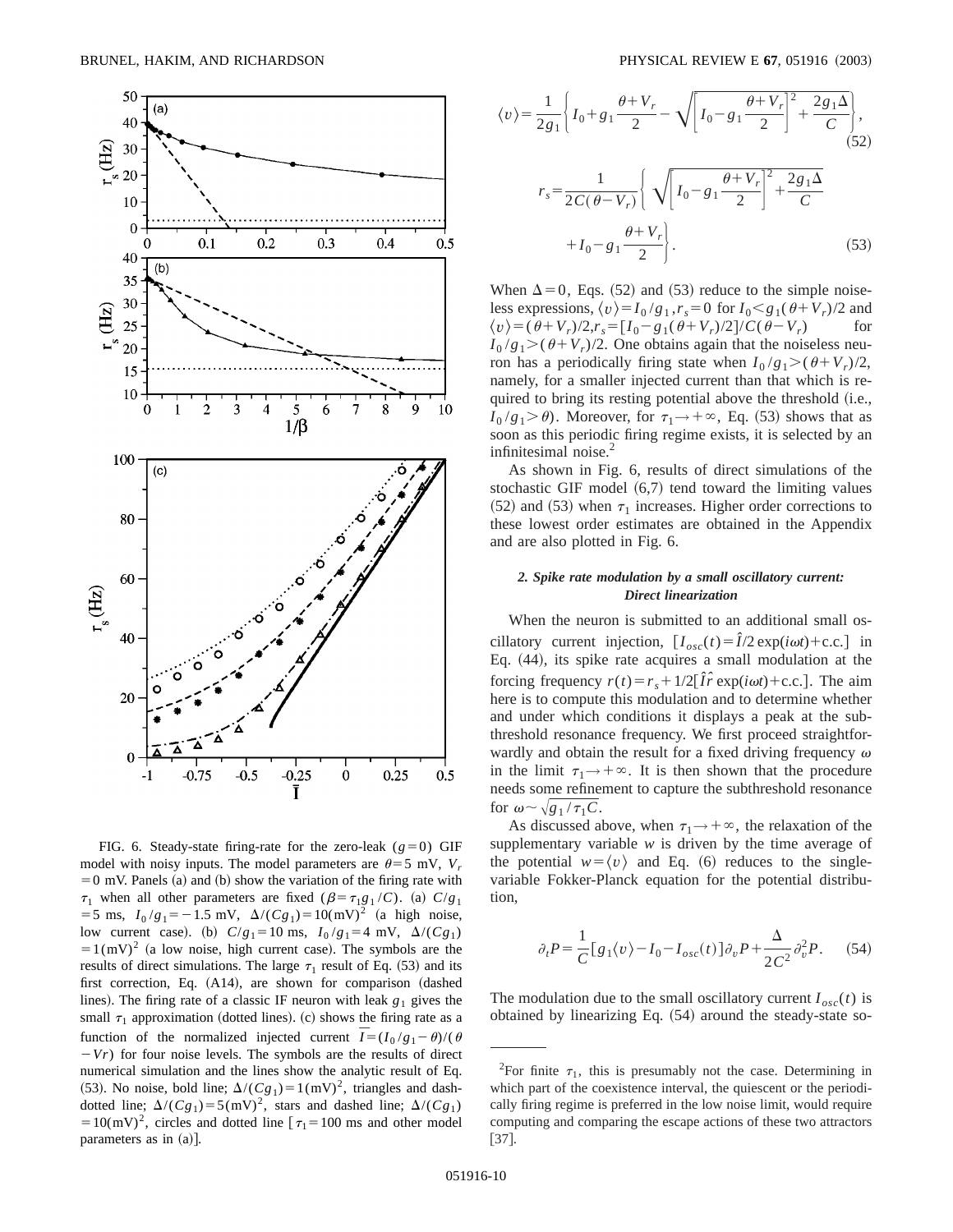lution, seeking a probability distribution that has a small oscillating component at the injected current frequency  $P(v,t) = P_s(v) + 1/2[\hat{I}\hat{P}(v) \exp(i\omega t) + c.c.] + \cdots$ . The modulation amplitude  $\hat{P}(v)$  obeys

$$
-i\omega\hat{P} + \frac{1}{C}(g_1\langle v\rangle - I_0)\partial_v\hat{P}] + \frac{\Delta}{2C^2}\partial_v^2\hat{P} = \frac{1}{C}\partial_vP_s.
$$
\n(55)

The solution to Eq.  $(55)$  is easily obtained. First, comparison with the steady-state Eq.  $(48)$  provides a particular solution to the linear inhomogeneous Eq. (55) equal to  $i\partial_p P_s / (C\omega)$ . Second, in the present zero-leak case, the linear Eq.  $(55)$  has constant coefficients and its solution is therefore simply obtained as a superposition of exponentials  $exp(\lambda_{+}v)$  with

$$
\lambda_{\pm} = \frac{C}{\Delta} [I_0 - g_1 \langle v \rangle \pm \sqrt{(g_1 \langle v \rangle - I_0)^2 + 2i \Delta \omega}], \quad \text{Re}(\lambda_{\pm}) \ge 0. \tag{56}
$$

Taking into account the boundary conditions  $(45)$  and matching the function expressions in the two intervals  $v < V_r$ ,  $V_r$  $\langle v \rangle \langle \theta, \rangle$  one obtains

$$
\hat{P}(v) = \frac{i}{\omega} \left\{ \frac{2Cr_s}{\Delta} \exp[\lambda_+(v-\theta)] + \frac{1}{C} \partial_v P_s \right\}, \ V_r < v < \theta
$$
  

$$
\hat{P}(v) = \frac{i}{\omega} \left\{ \frac{2Cr_s}{\Delta} \{-1 + \exp[\lambda_+(V_r - \theta)]\} \exp[\lambda_+(v - V_r) \right\}
$$
  

$$
+ \frac{1}{C} \partial_v P_s \right\}, \ v < V_r.
$$
 (57)

The corresponding spike rate modulation  $1/2[\hat{r}^{\text{IF}}\hat{I} \exp(i\omega t)]$  $+c.c.$  and mean voltage amplitude are simply

$$
\hat{r}^{IF} = -i\frac{C(\theta - V_r)}{\Delta} \frac{r_s^2}{\omega} \left[ \sqrt{1 + 2i\frac{\Delta\omega}{C^2(\theta - V_r)^2 r_s^2}} - 1 \right],
$$
\n(58)

$$
\hat{v}_1^{IF} = \int_{-\infty}^{\theta} dv \, v \, \hat{P}(v)
$$
\n
$$
= \frac{i}{\omega} \left[ (\theta - V_r) \hat{r}^{IF} - \frac{1}{C} \right]
$$
\n
$$
= \left\{ \frac{C(\theta - V_r)^2}{\Delta} \frac{r_s^2}{\omega^2} \left[ \sqrt{1 + 2 i \frac{\Delta \omega}{C^2 (\theta - V_r)^2 r_s^2}} - 1 \right] - \frac{i}{C \omega} \right\}.
$$
\n(59)

The superscript IF has been added to emphasize that the results are identical to what would have been obtained for a simple zero-leak IF model with injected current  $[I_0 - g_1 \langle v \rangle$  $= C(\theta - V_r)r_s$ . Therefore, modulation  $\hat{r}^{IF}(\omega)$  is a monotonically decreasing function of frequency  $\omega$  and does not display any sign of the subthreshold resonance, as shown in Fig. 7.

It can be noted that the deterministic peak at the firingrate frequency, which exists for small noise for any finite  $\tau_1$ [Eq. (43)], is also missed by the lowest-order  $\tau_1 = \infty$  approximation. This is peculiar to the  $g=0$  case and comes from the fact that the firing-rate resonance curve of the allied zeroleak IF model itself is special in not having a peak at the firing-rate frequency  $[22]$  as recalled previously.

The characteristic frequency  $r_s/K$  appears in Eq. (58), where *K* denotes the dimensionless ratio

$$
K = \frac{\Delta}{2C^2(\theta - V_r)^2 r_s}.\tag{60}
$$

For further use below, we note the spike rate and mean voltage expansions for frequencies small compared to  $r_s/K$ ,

$$
\hat{r}^{IF} = \frac{1}{C(\theta - V_r)} \left[ 1 - iK \frac{\omega}{r_s} - 2\left(K \frac{\omega}{r_s}\right)^2 + \cdots \right],
$$

$$
\hat{v}_1^{IF} = \frac{K}{Cr_s} \left[ 1 - i2K \frac{\omega}{r_s} + \cdots \right].
$$
(61)

The corresponding expansions in the opposite frequency range  $\omega \gg r_s/K$  read

$$
\hat{r}^{IF} = \frac{e^{-i\pi/4}}{C(\theta - V_r)} \sqrt{\frac{r_s}{\omega K}} + \cdots,
$$
  

$$
\hat{v}_1^{IF} = \frac{1}{C\omega} \left( -i + e^{i\pi/4} \sqrt{\frac{r_s}{\omega K}} + \cdots \right).
$$
 (62)

### *3. Spike rate modulation by a small oscillatory current: The low frequency regime*

Considering the zero frequency limit provides a hint that the perturbative result of Eq.  $(58)$  does, however, not entirely describe the spike rate modulation dependence on frequency. On one hand, when  $\omega \rightarrow 0$ , Eq. (58) gives the limiting behavior

$$
\lim_{\omega \to 0} \hat{r}^{IF} = \frac{1}{C(\theta - V_r)}.
$$
\n(63)

On the other hand, the spike rate modulation induced by a very slowly changing injected current should be given by the variation of the steady-state firing-rate with a change in the *constant* current from  $I_0$  to  $I_0 + I_{osc}(t)$ ,

$$
\lim_{\omega \to 0} \hat{r} = \frac{dr_s}{dI_0} = \frac{1}{C(\theta - V_r)} \left( 1 - g_1 \frac{d\langle v \rangle}{dI_0} \right)
$$
(64)  

$$
= \frac{1}{2C(\theta - V_r)} \left( 1 + \frac{I_0 - g_1(\theta + V_r)/2}{\sqrt{[I_0 - g_1(\theta + V_r)/2]^2 + 2g_1 \Delta/C}} \right),
$$
(65)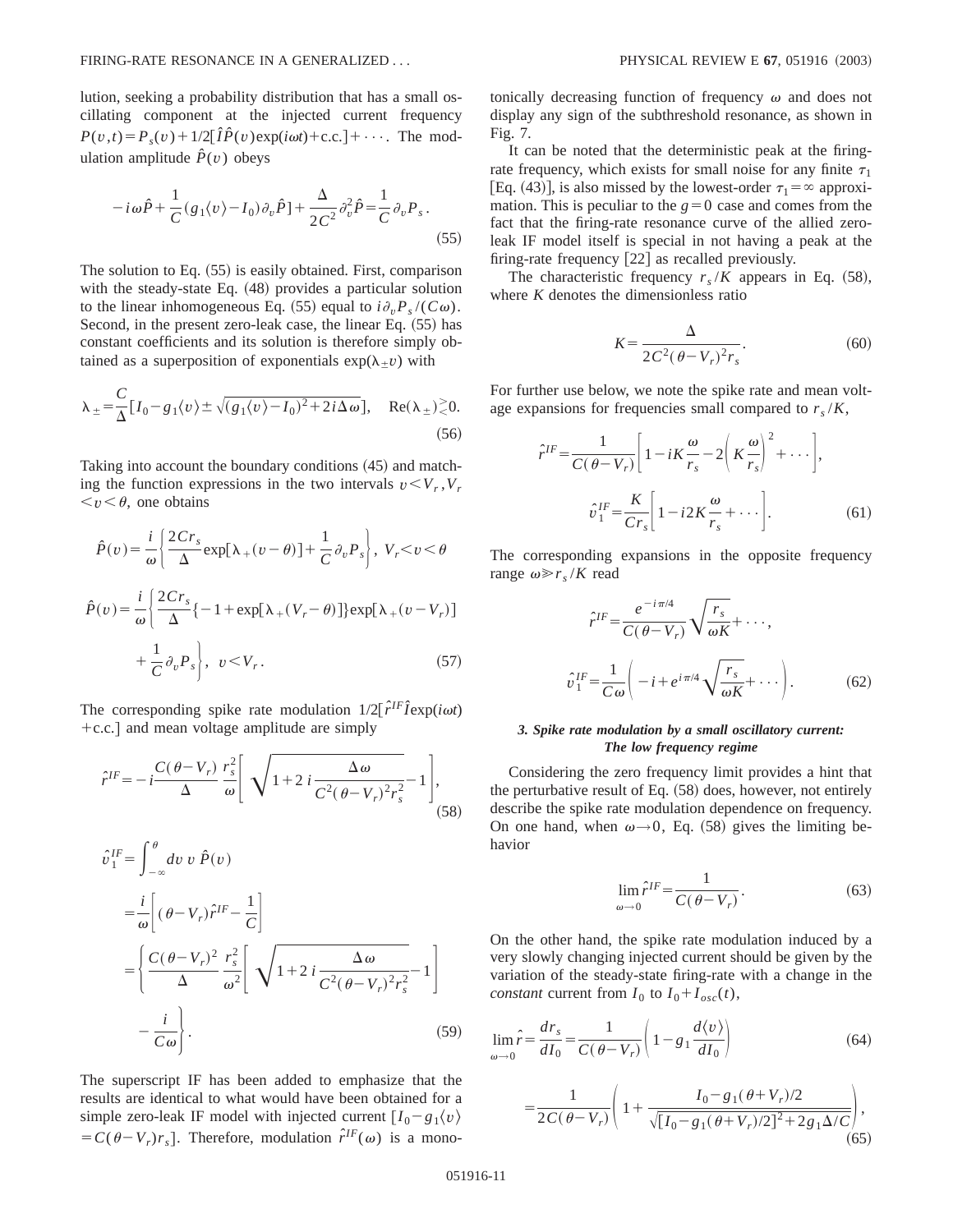

FIG. 7. Firing-rate resonance curves in the zero-leak case. (A) Modulus of the firing-rate modulation  $\hat{I}_1^r(\omega)$ . (B) Phase of the firing-rate modulation. The triangles are the results of direct numerical simulation; the lines correspond to the analytic formula (73). (C) Samples of membrane potential traces. In  $(A)$  and  $(B)$ , symbols are the results of direct numerical simulations, the dotted lines show the large  $\tau_1$  analytic expression  $(58)$ , and the thick lines show the refined expression  $(73)$ . The zero-noise result  $(42)$  is also shown for comparison  $(dashed lines)$ . Three different noise and injected current conditions are shown.  $\hat{l} = 0.02$  with (a)  $\Delta = 0.01$ ,  $I_0 = 0.35$ ; (b)  $\Delta = 0.1$ ,  $I_0 = 0.31$ ; and (c)  $\Delta$  $=0.5$ ,  $I_0=0.14$ . The other model parameters are  $C=1$ ,  $g_1=0.1$ ,  $\tau_1=100$  (units as in Fig. 6). As noise increases, the peak shifts from the firing-rate frequency around 20 Hz in  $(a)$  to the subthreshold resonance frequency of about 5 Hz in  $(c)$ .

where the last two equalities follow from Eqs.  $(49)$  and  $(58)$ . Since the average membrane potential  $\langle v \rangle$  depends on the injected current  $I_0$ , results  $(63)$  and  $(64)$  are different. The origin of the discrepancy is that they correspond to different limiting procedures (see Fig. 7). The perturbative result  $(63)$ is obtained by first computing the limit of  $\hat{r}(\omega)$  when  $\tau_1 \rightarrow$  $+\infty$  at a fixed nonzero frequency and then taking the limit  $\omega \rightarrow 0$ . Contrary to this, Eq. (64) corresponds to first setting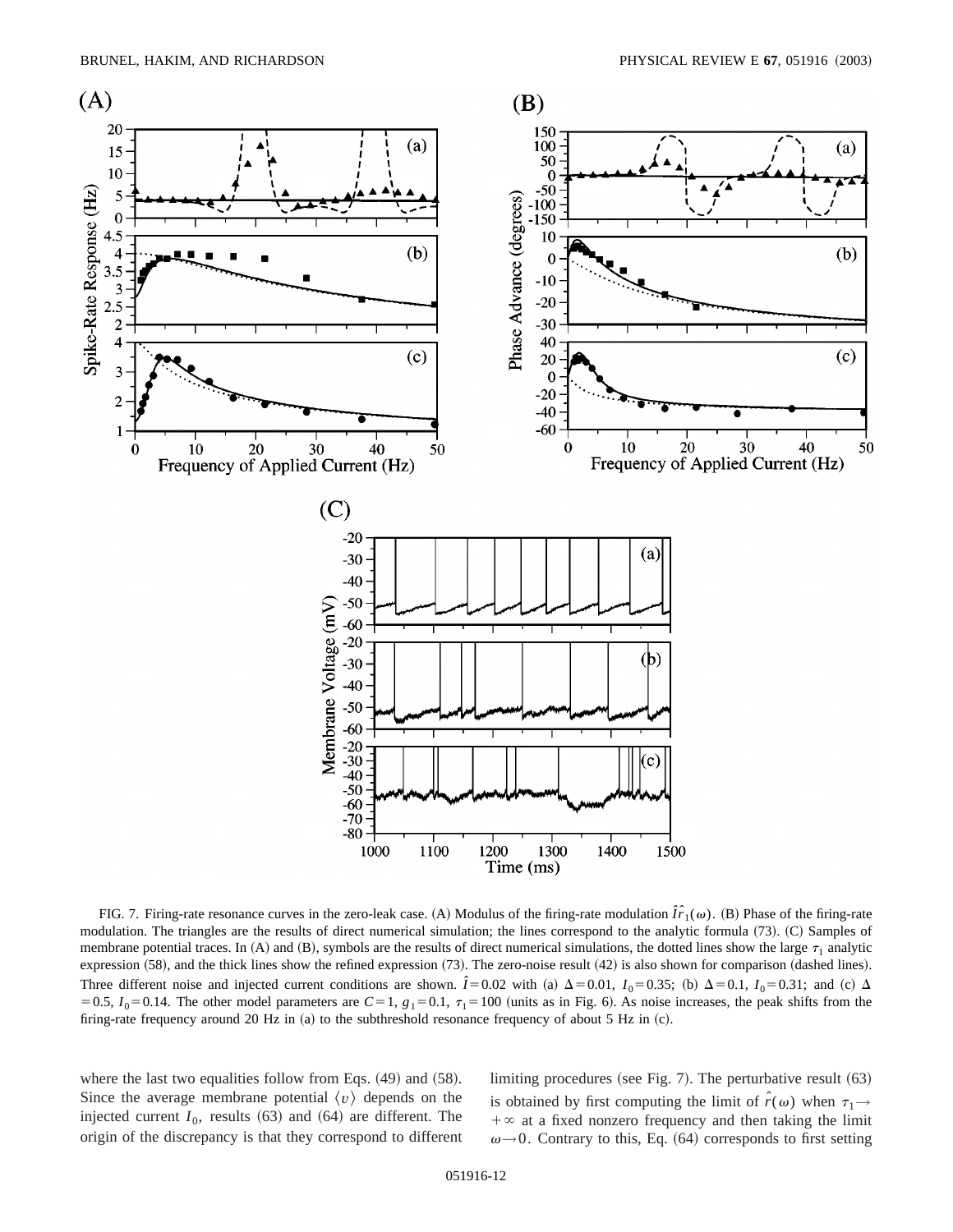$\omega = 0$  and then evaluating the limit of  $\hat{r}(0)$  when  $\tau_1 \rightarrow +\infty$ . The two results differ because  $\hat{r}(\omega)$  has a rapid variation near  $\omega$ =0 in a small frequency range that tends to zero when  $\tau_1 \rightarrow +\infty$ , as a consequence of the fact that the subthreshold resonance  $\sim \sqrt{g_1 / \tau_1 C}$  also tends to zero in this limit.

This being noted, the previous calculation can be refined so that it correctly interpolates between the two frequency regimes  $\omega \ll \sqrt{g_1 / \tau_1 C}$  and  $\omega \gg \sqrt{g_1 / \tau_1 C}$ . A simple approach is presented here. A more systematic way of proceeding is presented in Sec. IV B.

As previously, we consider the limit  $\tau_1 \geq 1$  with a weak driving term but at frequency  $\omega$  that is arbitrarily slow. In this case, the potential  $v$  has short time fluctuations but also slow oscillations at frequency  $\omega$ . Averaging on a time that is long for the random fluctuations but short compared to the period  $2\pi/\omega$  of the oscillation gives

$$
\langle v \rangle = v_0 + \frac{1}{2} [\hat{I}\hat{v}_1 \exp(i\omega t) + \text{c.c.}]. \tag{66}
$$

Integration of Eq.  $(7)$  provides the corresponding expression for *w*,

$$
w(t) = v_0 + \frac{1}{2} \left[ \frac{\hat{I}\hat{v}_1}{1 + i\omega\tau_1} \exp(i\omega t) + \text{c.c.} \right].
$$
 (67)

Since  $w$  is no longer a fluctuating variable, Eq.  $(6)$  reduces as before to a single-variable Fokker-Planck equation

$$
\partial_t P = \frac{1}{C} [g_1 w(t) - I_0 - I_{osc}(t)] \partial_v P + \frac{\Delta}{2C^2} \partial_v^2 P, \quad (68)
$$

where  $w(t)$  is given by Eq. (67). Expanding  $P(v,t)$ , as above, under the form  $P(v,t) = P_s(v) + 1/2[\hat{I}\hat{P}(v) \exp(i\omega t)$ +c.c.  $]+\cdots$ , gives a modified equation for  $\hat{P}$ ,

$$
-i\omega\hat{P} + \frac{1}{C}(g_1\langle v \rangle - I_0)\partial_v\hat{P} + \frac{\Delta}{2C^2}\partial_v^2\hat{P}
$$

$$
= \frac{1}{C}\left[1 - \frac{g_1\hat{v}_1}{1 + i\omega\tau_1}\right]\partial_vP_s.
$$
(69)

Equation  $(69)$  is identical to Eq.  $(55)$  except that the inhomogeneous rhs of these two linear equations differ by a constant proportionality factor. The solution to Eq.  $(69)$  is therefore obtained by multiplying the solution to Eq.  $(55)$  by the same factor (this is also consistent with the boundary conditions at threshold and reset). In particular, this gives the two relations

$$
\hat{v}_1 = \int_{-\infty}^{\theta} dv \, v \hat{P}(v) = \left[ 1 - \frac{g_1 \hat{v}_1}{1 + i \omega \tau_1} \right] \hat{v}_1^{IF},\tag{70}
$$

$$
\hat{r} = -\frac{\Delta}{2C^2} \partial_v \hat{P}(v) \big|_{\theta} = \left[1 - \frac{g_1 \hat{v}_1}{1 + i\omega \tau_1}\right] \hat{r}^{IF},\tag{71}
$$

where  $\hat{v}_1^{IF}$  is the previously computed oscillation amplitude [Eq.  $(59)$ ]. Equation  $(70)$  self-consistently determines the amplitude of the average potential oscillations

$$
\hat{v}_1 = \frac{1 + i\,\omega\,\tau_1}{1 + i\,\omega\,\tau_1 + g_1\hat{v}_1^{IF}} \hat{v}_1^{IF} \,. \tag{72}
$$

Together with Eq.  $(72)$ , this also completes the determination of the spike rate modulation amplitude (to lowest order)

$$
\hat{r} = \frac{1 + i\omega \tau_1}{1 + i\omega \tau_1 + g_1 \hat{v}_1^{IF}} \hat{r}^{IF}
$$
\n
$$
= \frac{1 + i\omega \tau_1}{1 + i\omega \tau_1 + g_1 [1 - (\theta - V_r) \hat{r}^{IF}] / (iC\omega)} \hat{r}^{IF}, \qquad (73)
$$

where Eq.  $(59)$  has been used to obtain the second equality. Equation  $(73)$  gives that the firing-rate modulation amplitude is maximal at a nonzero frequency  $\omega_{nfr}$ . It is compared with the results of direct numerical simulations in Fig. 7. The analytic long  $\tau_1$  result misses the resonance at the firing frequency that is captured by the noiseless expression, Eq.  $(42)$ . For low noise, this resonance is dominant and the approximation poorly describes the numerics in this frequency range. For higher noise, the resonance at the firing frequency disappears and the dominant modulation lies around the subthreshold resonance frequency. Equation  $(73)$  then describes the numerical data quite well (see Fig. 7 lower panels).

The frequency  $\omega_{\text{pfr}}$  corresponding to the maximal spike rate modulation can be estimated simply when the subthreshold frequency is much smaller than the characteristic frequency  $r_s/K$  (which approximately corresponds to the parameters chosen in Fig.  $7$ ) or in the opposite case when it is much larger. In the first case, we consider the frequency range  $1/\tau_1 \ll \omega \ll r_s/K$ , where the different terms of Eq. (73) can be expanded as follows  $|Eq. (61)|$ :

$$
|\hat{r}|^2 = |\hat{r}^{IF}(0)|^2 \left[ 1 + \frac{1}{\omega^2 \tau_1^2} \right]
$$
  
\n
$$
\times \left[ 1 + \frac{4K^2 g_1}{r_s^2 \tau_1 C} - \frac{(1 + K g_1/r_s C)^2}{\omega^2 \tau_1^2} + \cdots \right]
$$
  
\n
$$
\times \left[ 1 - 3 \left( K \frac{\omega}{r_s} \right)^2 + \cdots \right]
$$
  
\n
$$
= |\hat{r}^{IF}(0)|^2 \left[ 1 + \frac{4K^2 g_1}{r_s^2 \tau_1 C} - \frac{(2r_s C/g_1 + K)K}{\omega^2 \tau_1^2} \left( \frac{g_1}{Cr_s} \right)^2 - 3 \left( K \frac{\omega}{r_s} \right)^2 + \cdots \right].
$$
  
\n(75)

This gives the peak frequency

$$
\omega_{pfr} \simeq \left[ \frac{2r_s C/g_1 + K}{3K} \right]^{1/4} \sqrt{\frac{g_1}{\tau_1 C}}.
$$
 (76)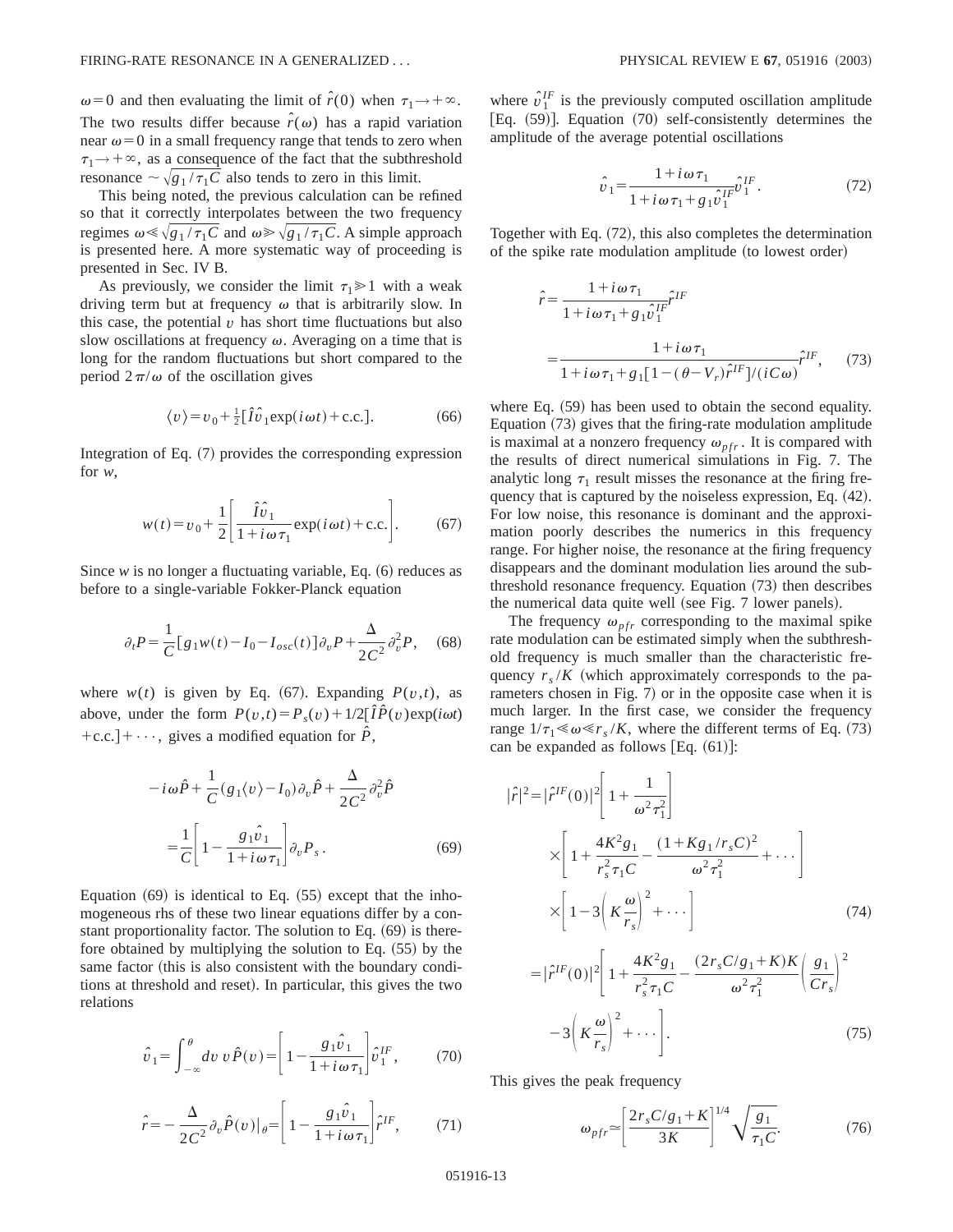Therefore, apart from a numerical factor, the peak modulation of the spike rate coincides with the resonant subthreshold frequency  $\sqrt{g_1 / \tau_1 C}$ . In the limit considered here, the spike rate resonance is, however, broader than the subthreshold one. As shown by Eq.  $(75)$ , its width is comparable to  $\omega_{\text{pfr}}$  while the subthreshold resonance peak is much sharper with a width  $\sim 1/\tau_1$ . The phase of  $\hat{r}$  can be similarly analyzed. In the frequency range  $1/\tau_1 \ll \omega \ll r_s/K$ , the expansion of *r ˆ* reads

$$
\hat{r}(\omega) = \frac{1}{C(\theta - V_r)} \left[ 1 + i \frac{Kg_1}{r_s C} \left( \frac{1}{\omega \tau_1} - \omega C / g_1 \right) + \cdots \right].
$$
\n(77)

So, the phase of  $\hat{r}$  decreases monotonically in this frequency range and *vanishes* at the resonant subthreshold frequency  $\omega_p \sim \sqrt{g_1 / \tau_1 C}$ . The maximum of the phase stands at a lower frequency, which is only determined, for  $\tau_1 \rightarrow +\infty$ , by the prefactor of  $\hat{r}^{IF}$  in Eq. (73). In the low frequency range  $\omega$  $\sim 1/\tau_1$ , the phase of  $\hat{r}^{\text{IF}}$  coincides with the phase of [1]  $+i\omega \tau_1$ ]/[1+ $i\omega \tau_1$ +g<sub>1</sub> $\hat{v}$ <sup>IF</sup>( $\omega$ =0)]. Its maximum stands at

$$
\omega = [1 + g_1 \hat{v}_1^{IF}(\omega = 0)]^{1/2} \frac{1}{\tau_1} = \left[1 + \frac{g_1 K}{Cr_s}\right]^{1/2} \frac{1}{\tau_1}.
$$
 (78)

The opposite case when the subthreshold frequency  $\omega_p$  is larger than the characteristic frequency  $r_s/K$  can be analyzed in a similar way. For  $\omega \sim \omega_p$ , the firing modulation can be approximately written as  $[Eq. (62)]$ 

$$
\hat{r} = \frac{e^{-i\pi/4}}{C(\theta - V_r)} \sqrt{\frac{r_s}{\omega K}} \frac{1 + i\omega \tau_1}{1 + i(\omega \tau_1 - g_1/C\omega)}.
$$
(79)

It is maximal at the resonant subthreshold frequency. This is also the frequency where the phase of  $\hat{r}(\omega)$  vanishes. The phase maximum stands at the smaller frequency  $\omega_p/\sqrt{3}$ .

### **B. The general two-variable case**

It is conceptually not more difficult to analyze the general two-variable GIF model case than the previous  $g=0$  case. We restrict ourselves to  $g > 0$  so that the model is stable when  $\tau_1 \gg \tau$  (i.e., so that  $\alpha = \tau_1 g/C > -1$  in this limit). The computation, however, involves more complicated functions and less explicit expressions. Instead of simply repeating the previous analysis, here the appropriate generalized expressions are obtained from a direct expansion of the Fokker-Planck equation (44) in the large  $\tau_1$  limit. We find it convenient to introduce  $\sigma = \sqrt{\Delta}/Cg$ , which measures the amplitude of the fluctuations in voltage units, the time constant  $\tau = C/g$ , and the conductance ratio  $\gamma = g_1/g$ . With these notations, the limit considered is that of large  $\beta$  $= \tau_1 g_1 / C$  at fixed  $\sigma$  and  $\gamma$ .

### *1. Steady firing rate*

With a steady noisy injected current [i.e.,  $I_{osc}(t) = 0$ ], the membrane potential distribution obeys the time-independent version of the Fokker-Planck equation  $(44)$ . Anticipating that *w* does not fluctuate in the limit  $\beta \rightarrow +\infty$ , we introduce the new variable *z* with

$$
w = \overline{w} + z \sigma \beta^a, \tag{80}
$$

where the constant value  $\overline{w}$  and the power  $a \le 0$  remain to be determined. With this new variable, the steady-state probability distribution  $P_s$  obeys

$$
\partial_v [(gv + g_1 \overline{w} - I_0) P_s] + \frac{\sigma^2}{2\tau} \partial_v^2 P
$$
  
=  $-g_1 \left\{ \sigma \beta^a z \partial_v P_s + \sigma^{-1} \beta^{-a-1} \partial_z [(\overline{w} - v) P_s] + \frac{1}{\beta} \partial_z [z P_s] \right\}.$  (81)

The first two subdominant terms on the rhs of Eq.  $(81)$  are of same order when  $\beta^a \sim \beta^{-a-1}$ , i.e., for  $a=-1/2$  that we choose. In order to simplify further expressions, we find it convenient to also replace *v* by the dimensionless variable *y* with

$$
y = \frac{gv + g_1 \overline{w} - I_0}{g \sigma}.
$$
 (82)

In these notations, the time-independent Fokker-Planck equation finally reads

$$
\frac{1}{2} \frac{\partial^2 P_s}{\partial y^2} + \frac{\partial}{\partial y} (y P_s) = -\gamma \left( \frac{1}{\sqrt{\beta}} \left( z \frac{\partial P_s}{\partial y} + (\bar{y} - y) \frac{\partial P_s}{\partial z} \right) + \frac{1}{\beta} \frac{\partial}{\partial z} (z P_s) \right),
$$
(83)

where  $\gamma = g_1/g$  and we have defined  $\bar{y} = [(g + g_1)\bar{w}$  $-I_0$ /( $g\sigma$ ). With variables *y* and *z*, the boundary conditions are imposed at the threshold  $y_{\theta}$  and at the reset potential  $y_r$ ,

$$
y_{\theta} = \frac{1}{g\sigma} (g \theta + g_1 \overline{w} - I_0), \ y_r = \frac{1}{g\sigma} (g V_r + g_1 \overline{w} - I_0).
$$
\n(84)

The boundary conditions read

$$
P(y_{\theta}, z) = [P(y, z)]_{y_{r}}^{y_{r}^{+}} = 0,
$$
  

$$
\frac{1}{2} \frac{\partial P}{\partial y}(y_{\theta}, z) = \frac{1}{2} \left[ \frac{\partial P}{\partial y}(y, z) \right]_{y_{r}^{-}}^{y_{r}^{+}} = -r(z),
$$
(85)

where the square brackets denotes the discontinuity of the bracketed quantity  $[f(y)]_{y_r}^{y_r^+} = \lim_{\epsilon \to 0} \{f(y_r + \epsilon) - f(y_r - \epsilon)\}.$ The firing-rate is equal to the total rate of threshold crossing.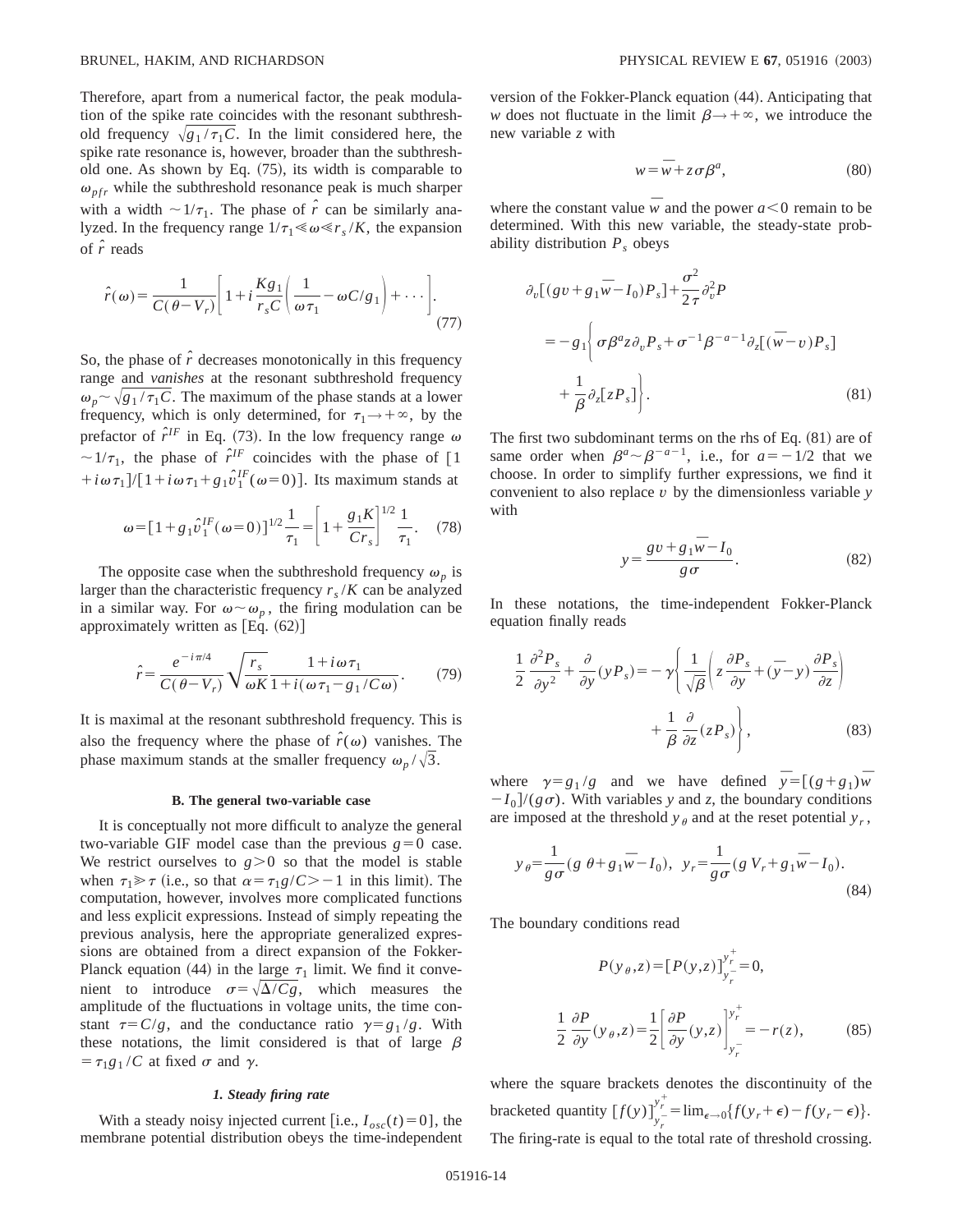With the new variables and the normalization of *P* chosen as  $\int_{-\infty}^{y_{\theta}} dy \int_{-\infty}^{+\infty} dz P(y, z) = 1$ , it reads

$$
r = \frac{1}{\tau} \int_{-\infty}^{+\infty} dz \, r(z). \tag{86}
$$

When  $\beta$  is large, the solution to Eq. (83) can be obtained by series expansion,

$$
P_s(y,z) = P_0(y,z) + \beta^{-1/2} P_1(y,z) + \beta^{-1} P_2(y,z) + \cdots,
$$
  

$$
r_s(z) = r_0(z) + \beta^{-1/2} r_1(z) + \beta^{-1} r_2(z) + \cdots.
$$
 (87)

The zeroth-order solution is obtained by neglecting the rhs of Eq.  $(83)$ ,

$$
P_0(y, z) = 2r_0(z)Q_0(y),
$$
\n(88)

$$
Q_0(y) = e^{-y^2} \int_{y}^{y_{\theta}} e^{u^2} \Theta(u - y_r) du,
$$
 (89)

where  $\Theta$  is the usual Heaviside function,  $\Theta(u)=1$  for *x*  $\geq 0$  and 0 otherwise. It is identical to the steady-state probability distribution for the usual leaky integrate-and-fire model (see, e.g., Ref. [17]) except that the prefactor  $r_0(z)$  is a function of the supplementary variable *z* instead of a constant and remains to be obtained as well as the bounds  $y_{\theta}$  and *y<sub>r</sub>* that depend on the unknown  $\overline{w}$  [see Eqs. (80) and (84)]. These unknowns are determined by solvability conditions on higher-order equations.

The first-order correction  $P_1(y,z)$  obeys

$$
\frac{1}{2} \frac{\partial^2 P_1}{\partial y^2} + \frac{\partial}{\partial y} (y P_1) = -\gamma \left( z \frac{\partial P_0}{\partial y} + (\overline{y} - y) \frac{\partial P_0}{\partial z} \right). \quad (90)
$$

The integral over *y* on the lhs of Eq. (90) from  $y = -\infty$  to  $y = y_\theta$  is seen to vanish after using boundary conditions (85). Therefore, this needs to be also true for the rhs of Eq.  $(90)$  if the equation is to be solvable. That is,

$$
\int_{-\infty}^{y_{\theta}} dy(\overline{y} - y) Q_0(y) = 0.
$$
 (91)

This solvability condition determines  $\overline{w}$  (and, therefore,  $y_{\theta}, y_r$  and  $\bar{y}$ ). It is equivalent to the previous self-consistent equation  $(51)$ , which was obtained on a more intuitive basis.

Once  $\overline{w}$  is determined, the normalization condition gives the steady-state rate to lowest order in  $1/\beta$ ,

$$
\frac{1}{r_0 \tau} = 2 \int_{-\infty}^{y_\theta} Q_0(y) = \int_0^{+\infty} du \, e^{-u^2} \frac{\exp(2y_\theta u) - \exp(2y_\theta u)}{u}.
$$
\n(92)

When condition  $(91)$  is satisfied, Eq.  $(90)$  can be solved without difficulty. As can be seen from the rhs of Eq.  $(90)$ and explicitly given in the Appendix, the resulting  $P_1(y, z)$  is obtained as a linear combination of  $r'_0(z)$  and  $z r_0(z)$  multiplied by determined functions of *y*. The solvability condition



FIG. 8. Steady-state firing rate  $r_0$  for a leaky GIF model with  $\gamma=1$ ,  $\tau=C/g=20$  ms,  $\theta=20$  mV, and  $V_r=14$  mV. Left panel: dependence of  $r_0$  on the ratio of time constants, for  $\sigma=1$  mV and  $I_0$  /*g* = 37 mV (curves at low firing rates) and  $I_0$  /*g* = 38 mV (curves at higher firing rates). Circles, numerical simulations; dashed line, analytical expression for the firing rate including the first correction in the large  $\tau_1$  expansion, Eqs. (92) and (A31); dotted line, the analytical expression for the firing rate in the limit  $\tau_1 = 0$ , which is that of a usual IF model with a leak equal to  $g + g_1$ . Right panel:  $r_0$ as a function of the injected current  $I_0/g$  for  $\tau_1 = 100$  ms for zero noise,  $\sigma$ =1 mV and  $\sigma$ =5 mV. Solid lines, zero-order analytic calculations; circles, simulations.

on  $P_1$  at second order, analogous to Eq.  $(91)$ , imposes that  $r'_0(z)$  is proportional to  $z r_0(z)$  and shows that  $r_0(z)$  is a Gaussian. The explicit expression of  $\langle z^2 \rangle_0$  as well as the first nontrivial correction to  $r_0$  are determined in the Appendix [see Eqs.  $(A28)–(A30)$ ]. A comparison between direct numerical simulation results and the perturbative estimates of the steady-state rate is provided in Fig. 8. The large  $\tau_1$  result  $(92)$  is seen to describe quite accurately the numerical results already for  $\tau_1 / \tau = 5$ .

## *2. Spike rate modulation: Direct linearization*

In order to obtain the instantaneous spike rate modulation induced by a small oscillatory current  $(I_{osc}(t))$  $=1/2\hat{i}$ exp( $i\omega t$ )+c.c.), we consider the direct linearization of the time-dependent Fokker-Planck equation (44) around the steady-state distribution.

In variables  $y$ , $z$ , Eq.  $(44)$  reads

$$
-\tau \partial_t P + \frac{1}{2} \frac{\partial^2 P}{\partial y^2} + \frac{\partial}{\partial y} (yP)
$$
  
=  $-\gamma \left\{ \frac{1}{\sqrt{\beta}} \left( z \frac{\partial P}{\partial y} + (\bar{y} - y) \frac{\partial P}{\partial z} \right) + \frac{1}{\beta} \frac{\partial}{\partial z} (zP) \right\}$   
+  $\frac{I_{osc}(t)}{g \sigma} \partial_y P,$  (93)

with boundary conditions  $(85)$  with a timedependent  $r(z,t)$ ].  $P(y,z,t)$  and  $r(z,t)$  are sought in the form  $P(y, z, t) = P^{s}(y, z) + (2g\sigma)^{-1}[\hat{I}P^{(y, z)}exp(i\omega t)]$ +c.c.],  $r(z,t) = r_s(z) + (2g\sigma)^{-1}[\hat{I}\hat{r}(z,\omega) \exp(i\omega t) + c.c.]$ . The firing rate  $[Eq. (86)]$  and its modulation are obtained by integration over *z* (and division by  $\tau$ ) and are written as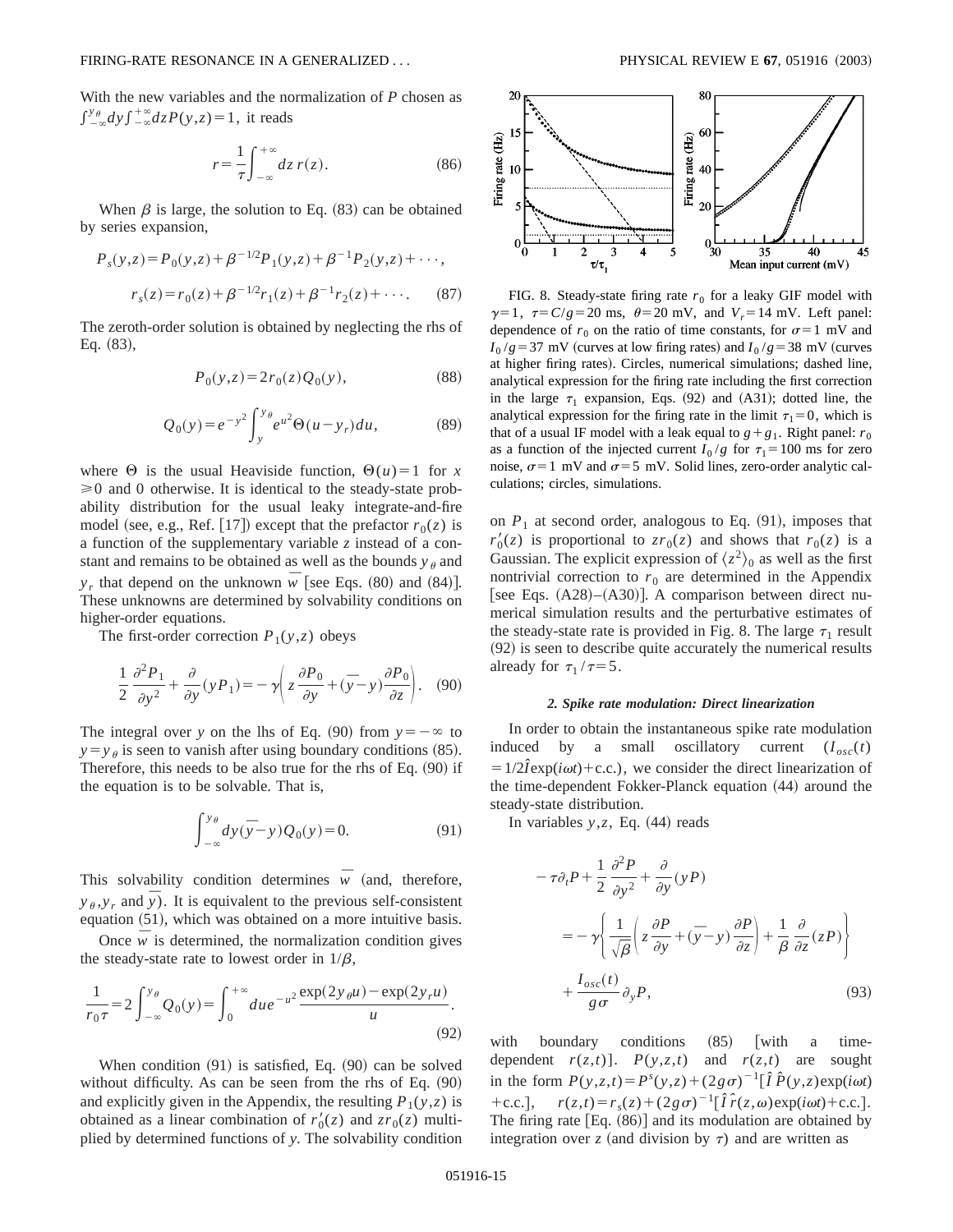$$
r(t) = r_s + (2g\sigma)^{-1} \left[\hat{I}\hat{r}(\omega) \exp(i\omega t) + \text{c.c.}\right].
$$
 (94)

Note that the normalization of the current in this section makes the normalization of  $\hat{r}(\omega)$  differ by a factor  $g\sigma$  from the normalization in Eq.  $(9)$ . Modulation  $\hat{P}$  obeys at lowest order in  $1/\sqrt{\beta}$ ,

$$
-i\tau\omega\hat{P}_0 + \frac{1}{2}\frac{\partial^2 \hat{P}_0}{\partial y^2} + \frac{\partial}{\partial y}(y\hat{P}_0) = \partial_y P_0.
$$
 (95)

At this order, the *z* dependence of  $\hat{P}_0$  factors out and it can be written as

$$
\hat{P}_0 = 2r_0(z)\hat{Q}_0^{IF},\qquad(96)
$$

where  $\hat{Q}_0^{IF}$  is identical to the response of a classic IF neuron under oscillatory drive. The function  $\hat{Q}_0^{IF}$  can be written  $[17,25]$  as a linear combination of a particular solution to Eq. (95) plus two independent solutions  $\phi_1$  and  $\phi_2$  of the allied homogeneous equation. The particular solution of Eq.  $(95)$ ,  $\partial_{\nu}Q_0/[1+i\omega\tau]$ , is obtained by differentiating the steadystate equation to lowest order  $[$ i.e., Eq.  $(83)$  with rhs equal to zero] with respect to *y*. Introducing Kummer's function  $M(a,b,x)$  [32], functions  $\phi_1(y)$  and  $\phi_2(y)$  can be taken as independent linear combinations of the confluent hypergeometric functions  $M[(1-i\omega\tau)/2,1/2,-y^2]$  and  $yM[1]$  $-i\omega\tau/2,3/2,-y^2$ . It is convenient to choose  $\phi_2(y)$  proportional to the combination that has a fast decrease at  $y=$  $-\infty$ .

$$
\phi_2(y) = \frac{1}{\Gamma\left(\frac{1+i\omega\tau}{2}\right)} M\left(\frac{1-i\omega\tau}{2}, \frac{1}{2}, -y^2\right) + \frac{2y}{\Gamma\left(\frac{i\omega\tau}{2}\right)} M\left(1 - i\frac{\omega\tau}{2}, \frac{3}{2}, -y^2\right). \tag{97}
$$

This gives the zeroth-order estimate of  $\hat{r}(\omega)$  [Eq. (94)],

$$
\hat{Q}_0^{IF}(y) = -\frac{1}{1 + i\omega\tau} \frac{dQ_0}{dy} + \begin{cases} \hat{\alpha}_0 \phi_2(y), & y < y_r \\ \hat{\beta}_0 \phi_1(y) + \hat{\gamma}_0 \phi_2(y), & y > y_r. \end{cases}
$$
\n(98)

The three boundary conditions  $(85)$  determine the three unknown coefficients  $\hat{\alpha}_0(\omega)$ ,  $\hat{\beta}_0(\omega)$ , and  $\hat{\gamma}_0(\omega)$  and give the firing-rate modulation

$$
\hat{r}_0^{IF}(\omega) = \frac{r_0}{1 + i\omega\tau} \left( \frac{\left[ \phi_2'(y_\theta) + 2y_\theta \phi_2(y_\theta) \right] \exp(y_\theta^2) - \left[ \phi_2'(y_r) + 2y_r \phi_2(y_r) \right] \exp(y_r^2)}{\phi_2(y_\theta) \exp(y_\theta^2) - \phi_2(y_r) \exp(y_r^2)} \right). \tag{99}
$$

Again, we have added the superscript IF to emphasize that the rate modulation  $(99)$  is identical to the result for a classic IF model with an injected current  $I_0 - g_1 \overline{w}$ . For further use below, we also note that integration of Eq.  $(95)$  over *y* provides the identity

$$
Y(\omega) \equiv 2\,\pi r_0 \int_{-\infty}^{y_\theta} dy \, y \hat{Q}_0^{IF} = \frac{1 - (y_\theta - y_r)\hat{r}_0^{IF}(\omega)\,\tau}{1 + i\,\omega\,\tau},\tag{100}
$$

where function  $Y(\omega)$  is defined by the first equality.

The obtained firing-rate modulation  $\hat{r}_0^{IF}(\omega)$  is plotted and compared to the results of a direct numerical simulation of the GIF model in Fig. 9.

The agreement is rather good at high frequency but does not capture the resonance at low frequency. Moreover, as for the previous zero-leak case, the zero frequency limit of Eq. (99) does not correspond to the result obtained by varying the injected current in the steady-state rate  $(92)$ . That is,

$$
\hat{r}_0^{IF}(\omega = 0) = 2 \pi r_0^2 \left( e^{y_\theta^2} \int_{-\infty}^{y_\theta} e^{-u^2} du - e^{y_r^2} \int_{-\infty}^{y_r} e^{-u^2} du \right). \tag{101}
$$

This differs from the expected formula for very slow oscillations, which should be given by the adiabatic oscillations of the steady-state rate. Namely, from Eq.  $(92)$  one obtains

$$
\lim_{\omega \to 0} \hat{r}_0(\omega) = g \sigma \frac{dr_0}{dI_0} = \hat{r}_0^{IF}(0) \left[ 1 - g_1 \frac{d\bar{w}}{dI_0} \right], \qquad (102)
$$

where  $\overline{w}$  is determined by Eq. (91) and depends on  $I_0$  because  $y_{\theta}$  and  $y_r$  do. As before, the two formulas differ because the variation of  $\overline{w}$  due to the injected current is overlooked in the direct linearization. The approach should therefore be refined at low frequency as shown in the following section.

### *3. Spike rate modulation: The low frequency regime*

In the low frequency regime, the terms coming from time differentiation become small and comparable to the terms of first order in  $1/\sqrt{\beta}$ . Thus, the perturbation series has to be reordered.

The adiabatic result at  $\omega=0$  lead us to anticipate that, for a slow oscillating current  $I_{osc}(t) = 1/2 [\hat{I} \exp(i\omega t) + \text{c.c.}],$  *w* is peaked around a time-dependent oscillating value. This suggests a change of variables from *w* to *z* with

 $)$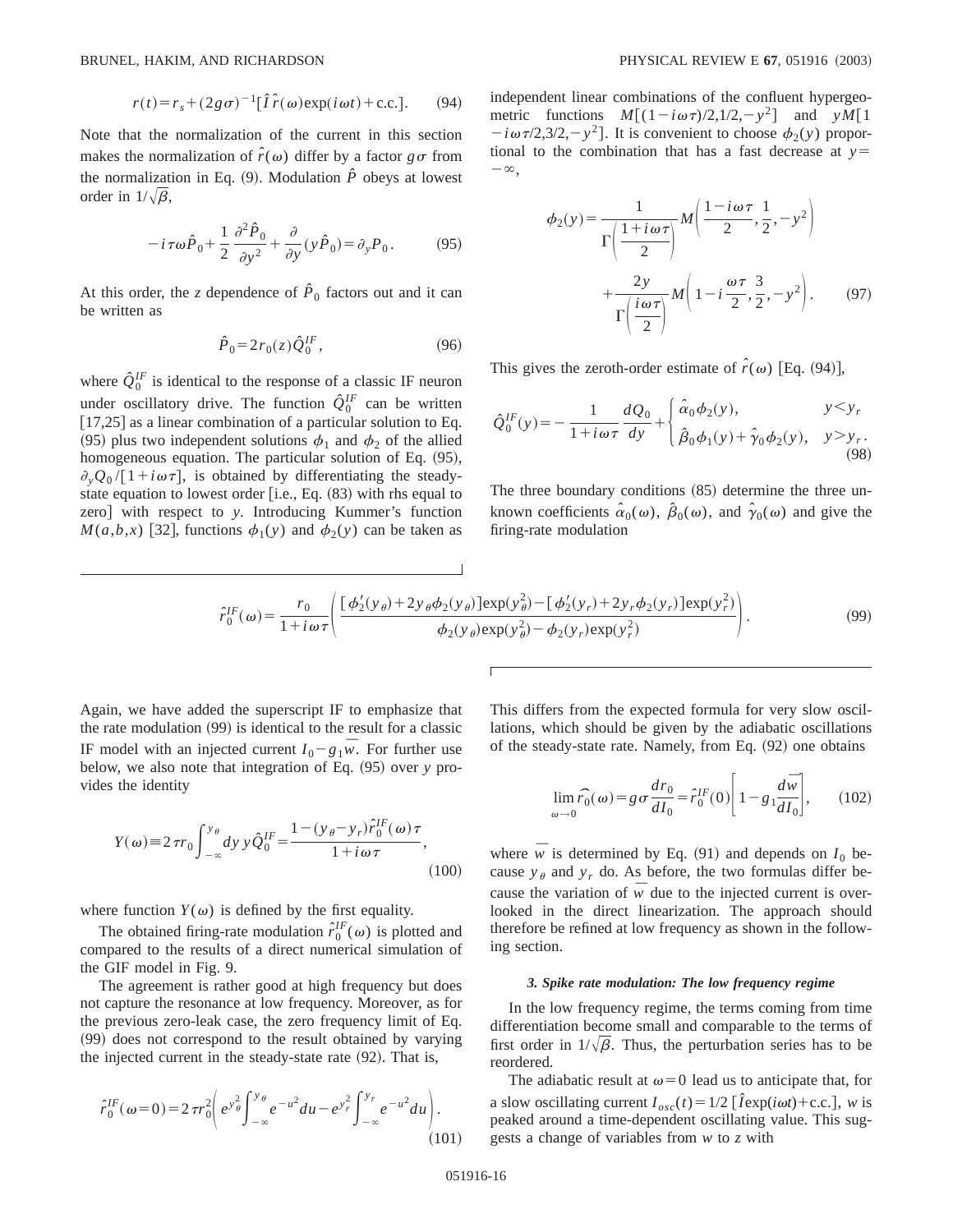

FIG. 9. Relative firing-rate modulation as a function of frequency  $f = \omega/2\pi$  for the leaky GIF model. The amplitude (left) and phase (right) of  $\hat{r}\hat{I}/(g\sigma r_s)$  are shown for two different values of  $\tau_1$ (indicated above each panel) in the strong noise regime. The peak of the amplitude stands around the subthreshold resonance frequency (about 3.5 Hz for the top panels and 5 Hz for the bottom panels). Parameters of the input:  $I_0$ / $g$ =29 mV,  $\sigma$ =5 mV yielding a steady firing rate of about 12 Hz,  $\gamma=1$ . Other parameters are as in Fig. 8. Symbols, numerical simulations with  $\hat{I} = 0.05I_0$ ; thick line, analytical expression, Eq. (116); thin line, firing-rate modulation and phase of the IF neuron, Eq. (99). It can be noted that the linear approximation still gives a good fit to the data for a modulation of about 50%, as seen here.

$$
w = \overline{w} + 1/2[\hat{I}\hat{w}_1 \exp(i\omega t) + \text{c.c.}] + z\sigma\beta^{-1/2}.
$$
 (103)

This transforms the Fokker-Planck equation  $(44)$  into

$$
-\tau \partial_t P + \frac{1}{2} \frac{\partial^2 P}{\partial y^2} + \frac{\partial}{\partial y} (yP)
$$
  

$$
= -\gamma \left\{ \frac{1}{\sqrt{\beta}} \left( z \frac{\partial P}{\partial y} + (\bar{y} - y) \frac{\partial P}{\partial z} \right) + \frac{1}{\beta} \frac{\partial}{\partial z} (zP) \right\}
$$
  

$$
+ \frac{1}{2g\sigma} \left\{ \left[ (1 - g_1 \hat{w}_1) \partial_y P - \frac{1 + i\omega \tau_1}{\sqrt{\beta}} g_1 \hat{w}_1 \partial_z P \right] \hat{I} \right\}
$$
  

$$
\times \exp(i\omega t) + \text{c.c.} \right\}, \qquad (104)
$$

where, as before, we have also introduced  $y = [(gv + g_1\overline{w}$  $-I_0$ /( $g\sigma$ ) and defined the corresponding constant  $\bar{y} = [(g_0 + g_1)/g_0]$  $+g_1\overline{w}-I_0]/(g\sigma).$ 

Again, the solution to  $(104)$  is sought of the form  $P(y, z, t) = P_s(y, z) + (2g\sigma)^{-1}[\hat{I} \hat{P}(y, z) \exp(i\omega t) + \text{c.c.}].$  For low frequencies  $\omega \sim 1/\sqrt{\tau \tau_1}$  (or smaller), the linear probability modulation obeys to lowest order in  $1/\sqrt{\beta}$ ,

$$
\frac{1}{2}\frac{\partial^2 \hat{P}_0}{\partial y^2} + \frac{\partial}{\partial y}(y\hat{P}_0) = (1 - g_1\hat{w}_1)\partial_y P_0.
$$
 (105)

Equation  $(105)$  only differs from the previously solved Eq. (95), in that it is evaluated at  $\omega=0$  and that the rhs of the two equations differ by a constant proportionality factor. Therefore, one has

$$
\hat{P}_0 = 2r_0(z)[1 - g_1\hat{w}_1]\hat{Q}_0^{IF}(y; \omega = 0), \quad (106)
$$

$$
\hat{r}_0 = [1 - g_1 \hat{w}_1] \hat{r}_0^{IF} (\omega = 0), \qquad (107)
$$

with

$$
\hat{Q}_0^{IF}(y; \omega=0) = -\frac{\partial Q_0}{\partial y} + \frac{\hat{r}_0^{IF}(\omega=0)}{r_0} Q_0(y) + \exp(-y^2)
$$

$$
\times [-\exp(y_\theta^2) + \Theta(y_r - y)\exp(y_r^2)], \text{ (108)}
$$

where  $r_0$  and  $\hat{r}_0(\omega=0)$  are given by Eqs. (92) and (101). Formula (108) can be obtained by taking the limit  $\omega \rightarrow 0$  of general expression  $(98)$  or more simply by directly solving Eq. (95) with  $\omega=0$ . In this case, the normalization condition to the solution of the homogeneous equation can be obtained by imposing the condition

$$
\int_{-\infty}^{y_{\theta}} dy \hat{Q}_0^{IF}(y) = 0,
$$
\n(109)

which directly follows from Eq. (95) for  $\omega \neq 0$ .

The unknown constant  $\hat{w}_1$  is determined by a solvability condition at next order. The  $1/\sqrt{\beta}$  correction  $\hat{P}_1$  to  $\hat{P}_0$  obeys

$$
\frac{1}{2} \frac{\partial^2 \hat{P}_1}{\partial y^2} + \frac{\partial}{\partial y} (y \hat{P}_1) = -\gamma \left[ z \frac{\partial \hat{P}_0}{\partial y} + (\bar{y} - y) \frac{\partial \hat{P}_0}{\partial z} \right] \n+ (1 - g_1 \hat{w}_1) \partial_y P_1 - (1 + i \omega \tau_1) \n\times (g_1 \hat{w}_1) \partial_z P_0 + i \omega \tau \sqrt{\beta} \hat{P}_0.
$$
 (110)

The solvability condition, obtained by integrating Eq.  $(110)$ over *y* together with Eq. (106) and (109), reads

$$
\int_{-\infty}^{y_{\theta}} dy \{ \gamma(\bar{y} - y) \hat{P}_0 + (1 + i\omega \tau_1) g_1 \hat{w}_1 P_0 \} = 0.
$$
 (111)

With the previous expressions  $(106)$  and  $(108)$ , Eq.  $(111)$  is found to be equivalent to the following self-consistent equation for  $\hat{w}_1$ :

$$
g_1\hat{w}_1 = \gamma \frac{(1 - g_1\hat{w}_1)}{1 + i\omega \tau_1} 2\,\pi r_0 \int_{-\infty}^{y_\theta} dy \, y \hat{Q}_0^{IF}(y, \omega = 0). \tag{112}
$$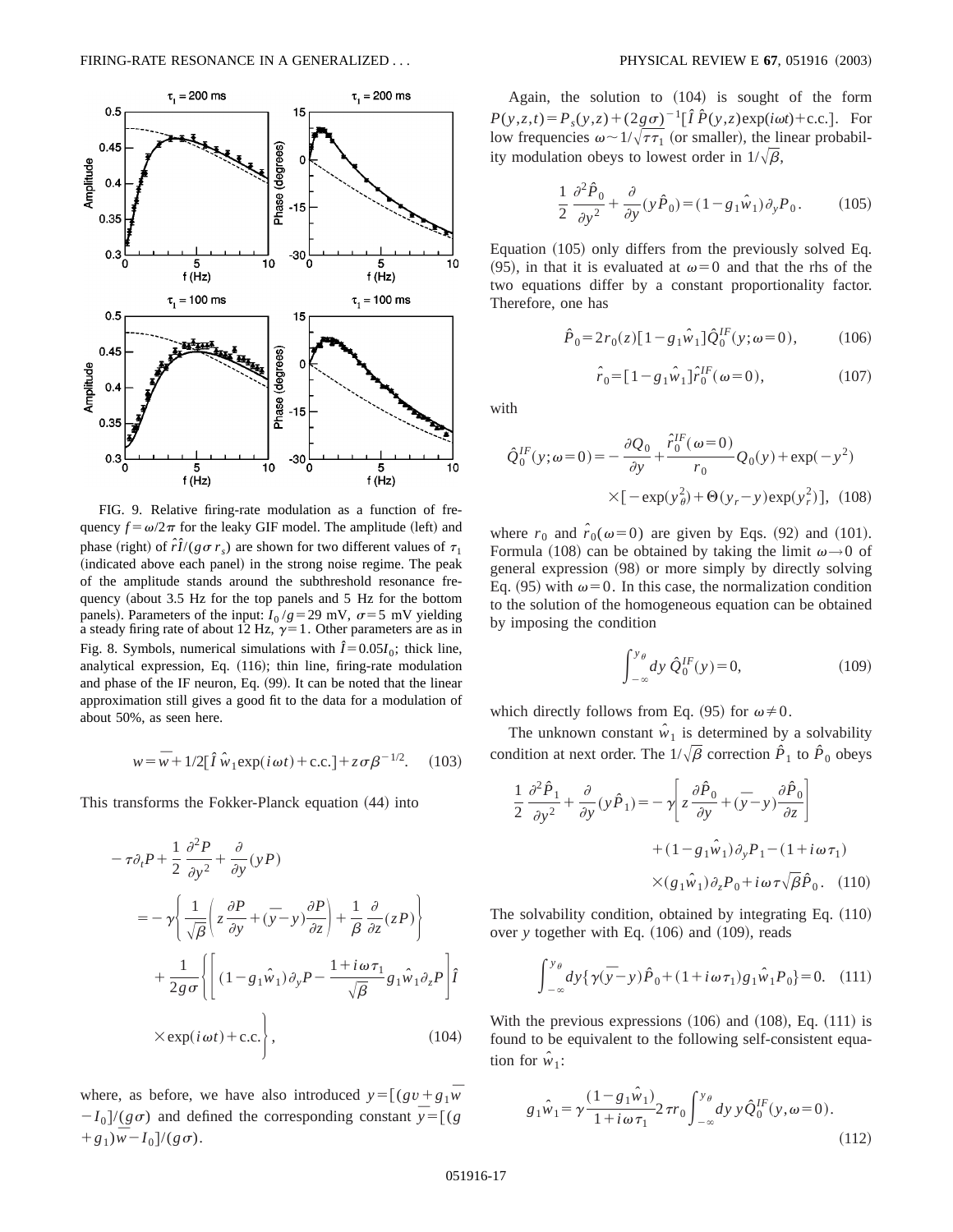

FIG. 10. Firing-rate resonance curve in the low noise regime. Same parameters as in Fig. 9, except that  $I_0/g = 40$  mV,  $\sigma$  $=1$  mV, giving a background firing rate of about 42 Hz. Simulations are performed with  $I_1 = 0.025I_0$ . The symbols correspond to the results of direct numerical simulations, the thick line to Eq. (117).  $\hat{r}_0^{IF}$  [Eq. (99)] is also plotted (dashed line) and in this low noise regime almost coincides with Eq.  $(117)$  except in a very small region at low frequency (see insets).

Using  $Y(\omega)$  defined in Eq. (100), one obtains

$$
g_1\hat{w}_1 = \frac{\gamma Y(0)}{1 + i\omega \tau_1 + \gamma Y(0)},
$$
\n(113)

where

$$
Y(0) = 1 - (y_{\theta} - y_r) \ \tau \hat{r}_0^{IF}(\omega = 0)
$$
 (114)

and  $\hat{r}_0^{IF}(\omega=0)$  is given explicitly in Eq. (101). The firingrate modulation in the low frequency regime is given by Eqs.  $(107)$  and  $(113)$ 

$$
\hat{r}_0(\omega) = \frac{1 + i\omega\tau_1}{1 + i\omega\tau_1 + \gamma Y(0)} \hat{r}_0^{IF}(\omega = 0).
$$
 (115)

An expression that interpolates between the low and high frequency regimes is simply

$$
\hat{r}_0(\omega) = \frac{1 + i\omega \tau_1}{1 + i\omega \tau_1 + \gamma Y(0)} \hat{r}_0^{IF}(\omega).
$$
 (116)

A slightly different interpolating expression was proposed in Sec. IV A 2. It is obtained by keeping the  $-i\omega\hat{P}_0\tau$  term in Eq. (105). This simply replaces  $\hat{Q}_0^{IF}(y;\omega=0)$  by  $\hat{Q}_0^{IF}(y;\omega)$  in each step from Eq. (105) to Eq. (116) and it leads to the alternative formula

$$
\hat{r}_0^{sc}(\omega) = \frac{1 + i\omega\tau_1}{1 + i\omega\tau_1 + \gamma Y(\omega)} \hat{r}_0^{IF}(\omega),\tag{117}
$$

with  $Y(\omega)$  defined by Eq. (100) and  $\hat{r}_0^{IF}(w)$  given by Eq.  $(99).$ 

The analytical formulas are compared to results of direct numerical simulations in Figs. 9 and 10. For these parameter values, the two formulas of Eq.  $(116)$  and  $(117)$  are numerically very close and describe quite well the numerical results.

#### **C. Unmasking of the subthreshold resonance by noise**

In high noise conditions, the firing-rate resonance curve is peaked around the subthreshold frequency as seen in Figs.  $7(C)$  and 9. The corresponding resonance curves in low noise conditions with the same average firing-rate (obtained by increasing the injected current  $I_0$ ) are shown in Figs. 7(A) and 10. They display a strong resonance peak at the firingrate frequency and peaks of lower amplitude at its harmonics, attenuated but recognizable features of the firing-rate resonance curves in the deterministic limit (compare with Fig. 5). Figures 9 and 10 also show that the GIF response  $\hat{r}_0(\omega)$  at low frequencies can be either smaller than the leaky IF response  $\hat{r}_0^{\text{IF}}$  (hence creation of a peak around subthreshold frequency, see Fig.  $9$ ) or higher than the leaky IF response (hence a trough around subthreshold frequency, see inset in Fig. 10). The condition that determines whether a peak or a trough is present can be obtained from Eq.  $(117)$ . A peak is found for  $Y(0) > 0$ , while a trough is found for  $Y(0)$  < 0. Alternatively, this condition can be obtained from the slope of the  $f-I$  curve, since  $Y(0)$  is linearly related to  $\hat{r}_0^{IF}(\omega=0)$ . For a slope larger than  $1/[C(\theta-V_r)]$ , a peak is obtained in the firing-rate response, and a trough otherwise. Note that  $1/[C(\theta-V_r)]$  is the slope that is obtained in the high firing-rate limit in the absence of a refractory period. Thus, the qualitative behavior of the firing-rate response at low frequency can be obtained by an inspection of the *f*-*I* curves shown in Fig. 8. For low noise levels, the slope is small at low firing-rates (hence a peak at subthreshold frequency), then increases above its asymptotic value (hence a trough at subthreshold frequency), and then decreases towards its asymptotic value (the trough becomes less and less pronounced as firing-rates increase). For high noise levels, the slope is always smaller than its asymptotic value, which means that a peak at subthreshold frequency is always present, but the peak should vanish at very large rates.

For the parameter values of Figs. 9 and 10, the peak of the firing-rate resonance curve is plotted in Fig. 11 as a function of the noise intensity. This clearly illustrates the peak shift from the firing-rate frequency to the subthreshold preferred frequency with increasing noise. Thus, noise helps to uncover a resonant peak at the subthreshold preferred frequency in the firing-rate response. In some sense, this might be considered as a form of stochastic resonance  $[19]$ . However, this phenomenon is very different from previously discussed stochastic resonance phenomena in neurons (see, e.g., Ref.  $[27]$ ). These studies considered the spectrum of the interspike interval distribution (ISI) of a neuron subjected to a noisy sinusoidal current as the quantity of interest. What was shown in a variety of models, including the leaky integrateand-fire neuron, is that the signal-to-noise ratio  $(SNR)$  of the transmitted frequency exhibits a peak at some positive noise level. Here, we have considered a very different quantity, the linear response of the instantaneous firing-rate. This measure is more appropriate in the context of the transmission of an oscillatory signal at the network level. It is also one of the main quantities that determines whether a network is asynchronous or not (see, e.g., Ref.  $[17]$ ). The behavior of this measure is quite different from the SNR of the ISI distribu-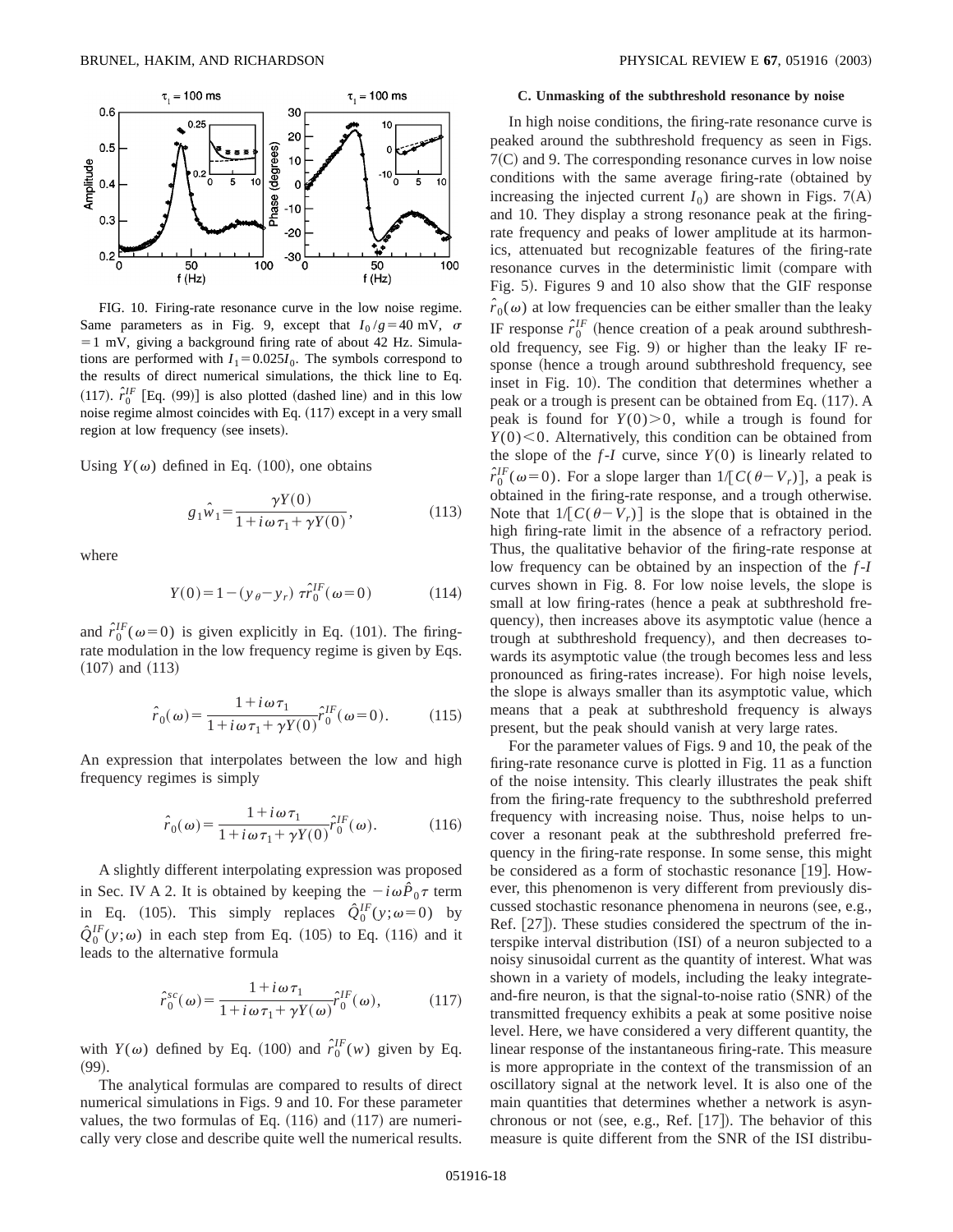

FIG. 11. Dependence on noise of location  $\omega_{pfr}$  of the peak of firing-rate response, for three values of the background rate, 10, 20, and 50 Hz. At each noise level  $\sigma$ , current  $I_0$  is adjusted to leave the firing rate constant at the desired value, using Eq.  $(92)$  (other parameters as in Fig. 9). The left panel shows the rather abrupt transition of the peak from the firing-rate frequency to the subthreshold resonance frequency (about 5 Hz here) as noise is increased and current  $I_0$  is decreased. The right panel shows the  $Q$  value of the resonance defined as the ratio of the modulation at the peak frequency  $\omega_{pfr}$  over the modulation at zero frequency.  $|\hat{r}(\omega_{pfr})/\hat{r}(0)|$ . For  $r_0 = 10$  Hz, Q is less than 1 when curve  $|\hat{r}(\omega)|$  has a large negative slope at the origin [due to the high slope of the  $r<sub>s</sub>(I<sub>0</sub>)$ curve].

tion. In the suprathreshold firing regime, noise decreases the relative size of the resonant peak at the firing frequency, in both IF and GIF neurons, in a monotonic way. In the subthreshold firing regime, noise enhances in a monotonic way the relative size of the resonant peak at the subthreshold preferred frequency, if the firing rate is kept constant as noise is varied. This behavior occurs in GIF neurons with subthreshold resonance, but not in IF neurons that have no subthreshold preferred frequency.

### **V. CONCLUSIONS AND PERSPECTIVES**

In this paper, a generalized integrate-and-fire model has been studied in order to shed light on the relation between subthreshold resonance and firing-rate modulation.

It had been shown in a previous study  $\lceil 12 \rceil$  using both the GIF model and conductance-based modeling that a sufficiently large amount of noise was necessary for the subthreshold resonance to be able to create a firing-rate resonance. The present study provides a detailed analysis of this phenomenon for the two-variable GIF model. For noiseless and weak noise inputs, the results of Secs. II and IV show that the firing-rate modulation is strongest at the firing-rate frequency (and its harmonics) and that there is a *trough* in the response at frequencies around the subthreshold frequency. Contrary to this, for sufficiently noisy inputs, the results of Sec. IV show that the resonance of the firing-rate stands around the subthreshold frequency and the perturbative results describe well the numerical data. In the present paper, we have illustrated in Figs. 5, 7, 9, and 10 the situation in which the background firing rate is larger than the subthreshold preferred frequency. The two variable resonant GIF neurons are type II and their minimal firing rate in the absence of noise cannot be much smaller than the subthreshold resonant frequency. Hence, the situation in which the firing rate is smaller than the subthreshold frequency can be achieved, in practice, only with noise and, in this regime, the firing-rate amplifies preferentially inputs at the subthreshold resonant frequency  $[12]$ .

As regards the mathematical treatment of the two-variable GIF model, the main results have been obtained perturbatively in the limit where the supplementary variable is slow as compared to the membrane potential dynamics. It is worth emphasizing that this is relevant for the description of many real cells. From the multiple cell types that exhibit resonance in the nervous system, most show resonance at frequencies of a few Hertz. Neurons in the inferior olive  $[28,29]$  and in the thalamus  $[30,31]$  show resonance at about 4 Hz. Pyramidal cells in the neocortex can show resonance at 1–2 Hz at hyperpolarized levels  $[5]$  or 5–20 Hz at more depolarized levels [6]. Finally, pyramidal cells in the hippocampus also show resonance at low frequencies in the  $\theta$  band (2–7 Hz,  $[7,8]$ ). Such frequencies can be obtained with a time constant of the "activation variable" *w* around  $\tau_1 \sim 100$  ms. It is interesting to note that for such values of  $\tau_1$ , the small  $\tau/\tau_1$ expansion gives a very good approximation of the reduced model behavior (see Figs. 9 and 10). The reduced model itself often gives a very good approximation of the behavior of more realistic conductance-based cells [12].

Other approximate treatments can probably be developed to describe different parameter regimes. Several cells show resonance at higher frequencies. For instance, interneurons of the hippocampus show resonance in the  $\gamma$  band (30–50 Hz, [8]). Such frequencies are obtained with smaller time constants  $\tau_1$  and hence the small  $\tau/\tau_1$  expansion gives less accurate results. However, the difference between simulations and analytical data seem to be accounted well by a frequency-independent multiplicative factor. It thus seems that no qualitatively new phenomenon arises from the higher-order terms, at least in the range of the values of  $\tau_1$ investigated here  $(10–200 \text{ ms})$ . Obtaining the exact solution of the problem would nevertheless be interesting but appears rather difficult.

The main features observed in simulations of more realistic models  $|12|$  are similar to those obtained with the GIF model and can thus be described by the present analysis. Several simplifying assumptions made in the formulation of the GIF model should, however, be noted. The most obvious ones are that the GIF model subthreshold properties are independent of the membrane potential and that spikegenerating dynamics is absent. Numerical results using conductance-based models  $[12]$  show that the basic phenomenon is independent of these simplifications. It could nonetheless be worthwhile to try and develop a direct analysis of these more realistic models.

A second set of simplifications pertains not to the neuron dynamics itself but to the modeling of its inputs. It has been chosen here for simplicity to consider a white noise current source. While this could be studied in an experiment in isolated cells or in a slice, this certainly greatly simplifies synaptic inputs in at least two important respects. They are better modeled as conductance modifications and, furthermore, noise is colored on the time scale of the synaptic dynamics [33]. It is known that the replacement of white noise by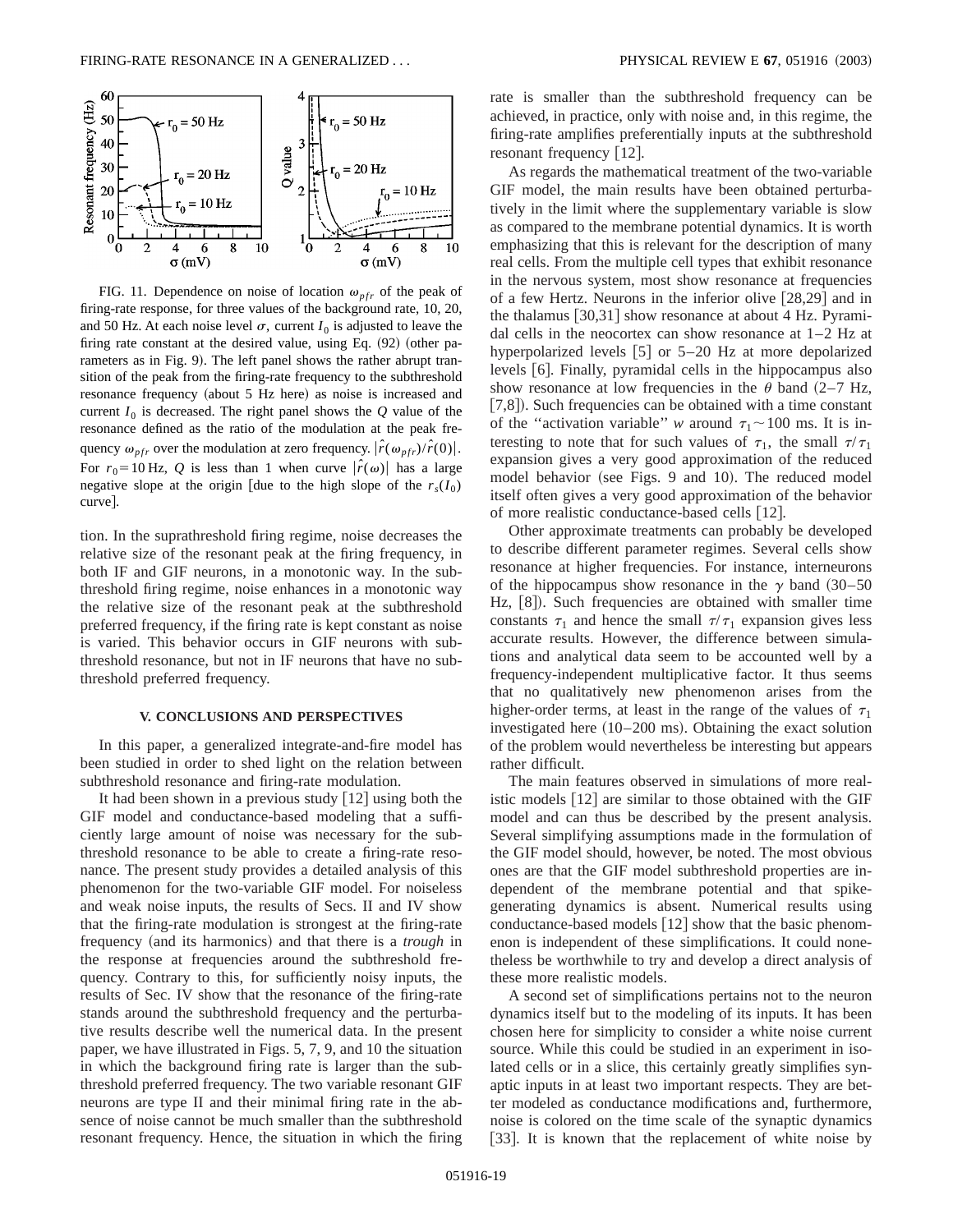colored noise can modify the response of neurons at high frequency  $[25]$ . Again, the numerical results of Ref.  $[12]$  indicate that the qualitative phenomenon is preserved in this more complicated case, but a more quantitative analysis might be worth pursuing.

It is certainly of great interest to understand how the properties of individual cells affect the collective properties of networks of cells. The present study may help in two ways to make progress in this direction. First, at a purely numerical level, the IF neuron has proven very useful as the simplest spiking neuron model and it has been widely used as the elementary component of large network simulations. The GIF neuron should provide the appropriate substitute and permit the incorporation of key features of the subthreshold response. In networks of inhibitory leaky integrate-and-fire neurons, noise has previously been shown to give rise to oscillatory modes in which neurons fire irregularly at low rates, while the population activity oscillates at a frequency determined by the synaptic time constants  $[17,34,35]$ . It will be interesting to investigate whether networks of cells with more realistic subthreshold dynamics, such as the GIF model studied here, can give rise to new oscillatory modes. At a more theoretical level, the linear firing-rate response of the neuron that was determined here is a key quantity in the analysis of this question and the determination of the conditions of network oscillations, as was shown for networks of leaky integrate-and-fire neurons  $[17,35]$  and for networks of excitatory neurons with adaptation currents  $[36]$ . The results of the present paper show that noise will potentially play a strong role in shaping the synchronization properties of networks of neurons with subthreshold resonance. This should allow for an analysis of the respective roles of intrinsic and synaptic dynamics in the collective behavior of large networks and allow for an assessment of the functional role of subthreshold resonance in neural systems.

#### **ACKNOWLEDGMENTS**

We would like to thank O. Paulsen for useful discussions. M.J.E.R. acknowledges support from the European Union.

## **APPENDIX: FIRST CORRECTION TO THE FIRING RATE IN THE LARGE**  $\tau_1$  **<b>EXPANSION**

The formalism of Sec. IV B can be used to obtain higherorder corrections to the lowest-order results given in the main text in a systematic way. This is illustrated here by deriving the first correction to the steady firing-rate both for the zero-leak case and for the general  $g \neq 0$  case. The zeroleak case is treated separately because much more explicit expressions can be obtained. This also serves to illustrate a method of calculation that avoids the explicit computation of the probability distribution by focusing on its moments.

### **1. The zero-leak case and the moment method**

The aim is to calculate the first higher-order correction to the firing-rate for the simple case of  $g=0$ . The regime of interest is that for which  $\beta$  is large and, therefore, the corrections will be sought in the form of a series of inverse powers of  $\sqrt{\beta}$ . The time-independent Fokker-Planck equa- $~1$  tion  $(44)$  for this case is

$$
0 = \frac{\Delta}{2C^2} \frac{\partial^2 P}{\partial v^2} + \frac{1}{C} \frac{\partial}{\partial v} \left[ (g_1 w - I_0) P \right] + \frac{1}{\tau_1} \frac{\partial}{\partial w} \left[ (w - v) P \right].
$$

The substitutions  $v = \overline{w} + x\sqrt{\Delta}/Cg_1$  and  $w = \overline{w}$  $+z\beta^{-1/2}\sqrt{\Delta/Cg_1}$  are made, yielding the reduced-variable Fokker-Planck equation:

$$
0 = \frac{1}{2} \frac{\partial^2 P}{\partial x^2} + \frac{\zeta}{2} \frac{\partial P}{\partial x} + \frac{1}{\sqrt{\beta}} \left( z \frac{\partial P}{\partial x} - x \frac{\partial P}{\partial z} \right) + \frac{1}{\beta} \frac{\partial}{\partial z} (zP),
$$
\n(A1)

with  $\zeta$  defined by

$$
\zeta = 2 \sqrt{\frac{C}{\Delta g_1}} (g_1 \overline{w} - I_0).
$$

Note that in this section, the normalization of *z* is different by a factor of  $\sqrt{g/g_1}$  from that chosen in the rest of this paper (which is not compatible with  $g=0$ ).

The first correction to the firing-rate can be conveniently obtained by taking various moments of Eq.  $(A1)$ . To this end, multiplying by a factor  $x^m z^n$  and integrating over the space of the *x* and *z* variables gives

$$
\rho(z^n)(x_0^m - x_r^m) + m(m-1)\langle x^{m-2}z^n \rangle = m\zeta \langle x^{m-1}z^n \rangle + \frac{2m}{\sqrt{\beta}} \langle x^{m-1}z^{n+1} \rangle - \frac{2n}{\sqrt{\beta}} \langle x^{m+1}z^{n-1} \rangle + \frac{2n}{\beta} \langle x^m z^n \rangle,
$$
\n(A2)

where the following definitions have been used:

$$
\langle A \rangle = \int_{-\infty}^{\infty} dz \int_{-\infty}^{x_0} dx A P,
$$

$$
\rho(z^n) = \int_{-\infty}^{\infty} dz z^n \frac{\partial P}{\partial x} \Big|_{x_0} \text{ with } \rho = \rho(1),
$$

$$
x_0 = \sqrt{\frac{Cg_1}{\Delta}} (\theta - \bar{w}) \text{ and } x_r = \sqrt{\frac{Cg_1}{\Delta}} (V_r - \bar{w}). \quad \text{(A3)}
$$

Putting  $m=0$  in Eq. (A2) gives

$$
\langle x z^{n-1} \rangle = \frac{1}{\sqrt{\beta}} \langle z^n \rangle \text{ for } n \ge 1. \tag{A4}
$$

This equation (with  $n=1$ ) states that, to leading order,  $\langle x \rangle$  $\sim 1/\sqrt{\beta}$ . For  $n=0$ , with  $m=1$  and  $m=2$ , Eq. (A2) becomes

$$
(x_0 - x_r)\rho = \zeta + \frac{2}{\sqrt{\beta}} \langle z \rangle,
$$
 (A5)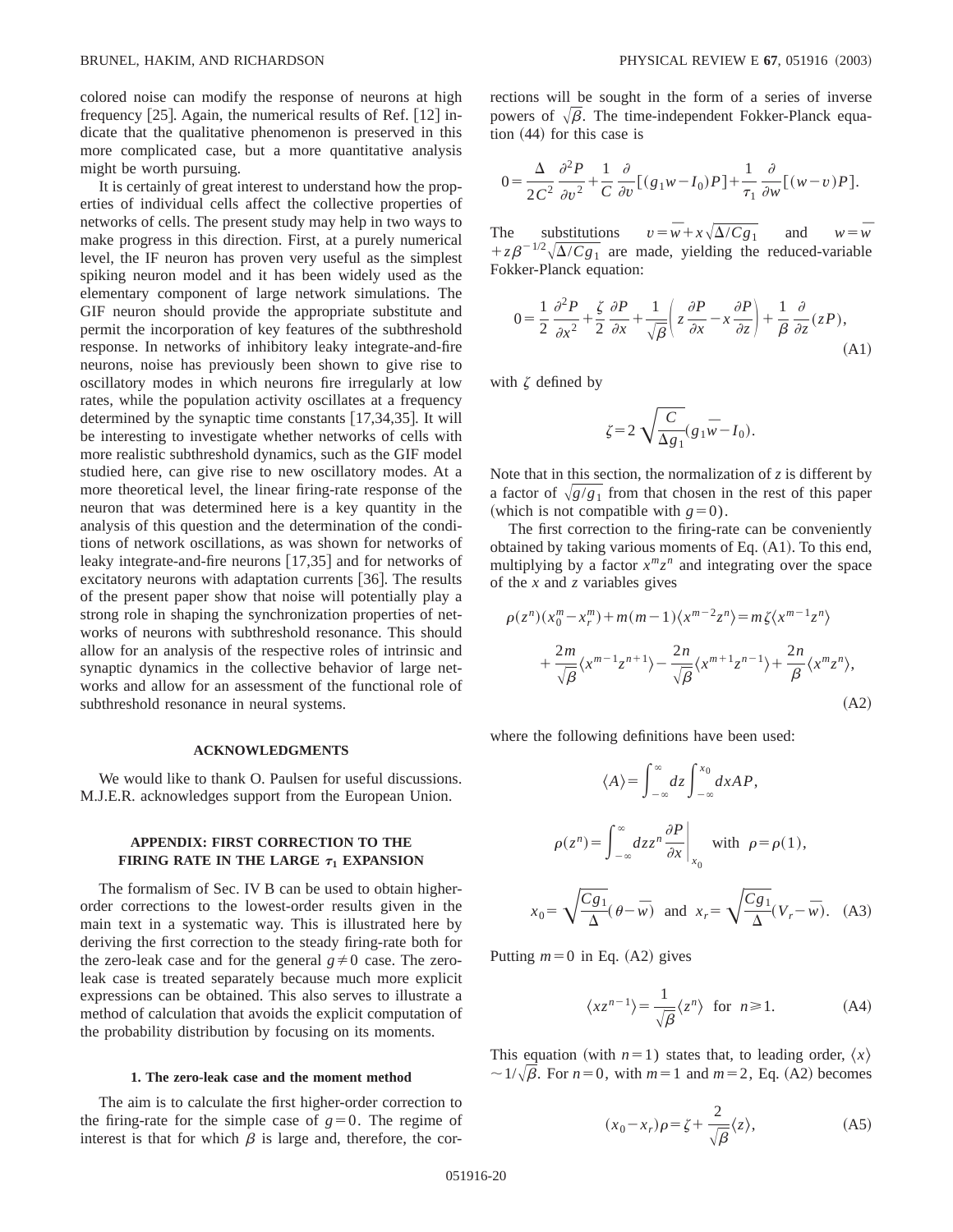$$
(x_0^2 - x_r^2)\rho + 2 = 2\zeta(x) + \frac{4}{\sqrt{\beta}}\langle xz\rangle,
$$
 (A6)

respectively. On substituting for  $\rho$ , these two equations give to zero order

$$
\zeta = -\frac{2}{(x_0 + x_r)}.\tag{A7}
$$

Using the definitions of  $\zeta$ ,  $x_0$ , and  $x_r$ , Eq. (A7) gives a quadratic equation for  $\overline{w}$ . The root that is consistent with the normalization condition on the probability density can be shown to be  $\overline{w} = \langle v \rangle$  [Eq. (52)]. As expected, this zero-order result is equivalent to the self-consistent replacement: *w*  $\rightarrow$   $\langle v \rangle$ . The choice is made to enforce relation (A7) to all orders (this can be taken as a definition of shift  $\overline{w}$ ).

From the moment equation with  $m=1$  and  $n=0$ , constant  $\rho$  (which is related to the firing-rate) is given by

$$
\rho = \frac{\zeta}{x_0 - x_r} \left( 1 + \frac{2}{\sqrt{\beta}} \frac{\langle z \rangle}{\zeta} \right).
$$

It remains only to obtain  $\langle z \rangle$  to leading order. This can be achieved by using the moment equation  $(A2)$  with  $m=1$  and  $m=2$ :

$$
\rho(z^n)(x_0 - x_r) = \zeta \langle z^n \rangle + \frac{2}{\sqrt{\beta}} \langle z^{n+1} \rangle
$$
  

$$
- \frac{2n}{\sqrt{\beta}} \langle x^2 z^{n-1} \rangle + \frac{2n}{\beta} \langle x z^n \rangle, \quad \text{(A8)}
$$
  

$$
\rho(z^n)(x_0^2 - x_r^2) + 2\langle z^n \rangle = 2\zeta \langle x z^n \rangle + \frac{4}{\sqrt{\beta}} \langle x z^{n+1} \rangle
$$
  

$$
- \frac{2n}{\sqrt{\beta}} \langle x^3 z^{n-1} \rangle + \frac{2n}{\beta} \langle x^2 z^n \rangle.
$$

On multiplying Eq. (A8) by 2 and Eq. (A9) by  $\zeta$  and adding them to eliminate  $\rho(z^n)$  using Eq. (A7), the following is obtained:

$$
n\zeta\langle x^3 z^{n-1}\rangle + 2n\langle x^2 z^{n-1}\rangle = \left(2 + \zeta^2 + \frac{2n}{\beta}\right)\langle z^{n+1}\rangle
$$

$$
+ \frac{2\zeta}{\sqrt{\beta}}\langle z^{n+2}\rangle + \frac{n\zeta}{\sqrt{\beta}}\langle x^2 z^n\rangle,
$$
(A10)

where relation  $(A4)$  has also been used. With  $n=0$ , this equation yields

$$
\langle z \rangle = -\frac{1}{\sqrt{\beta}} \frac{2\zeta \langle z^2 \rangle}{(2 + \zeta^2)}
$$
 (A11)

and with  $n=1$ ,

$$
\left(2 + \zeta^2 + \frac{2}{\beta}\right)\langle z^2 \rangle = \zeta\langle x^3 \rangle + 2\langle x^2 \rangle - \frac{2\zeta}{\sqrt{\beta}}\langle z^3 \rangle - \frac{\zeta}{\sqrt{\beta}}\langle x^2 z \rangle.
$$
\n(A12)

The last result implies that, to zero order,

$$
\langle z^2 \rangle_0 = \frac{(\zeta \langle x^3 \rangle_0 + 2 \langle x^2 \rangle_0)}{(2 + \zeta^2)}.
$$
 (A13)

The zero-order forms of Eq.  $(A2)$  with  $m=1,2,3,4$  and *n* = 0 can be used to obtain  $\langle x^2 \rangle_0$  and  $\langle x^3 \rangle_0$ :

$$
\langle x^2 \rangle_0 = \frac{1}{3} \left( \frac{x_0^3 - x_r^3}{x_0 - x_r} \right) = \frac{1}{3} (x_0^2 + x_0 x_r + x_r^2)
$$

$$
\langle x^3 \rangle_0 = \frac{1}{4} \left( \frac{x_0^4 - x_r^4}{x_0 - x_r} \right) + \frac{1}{\zeta} \left( \frac{x_0^3 - x_r^3}{x_0 - x_r} \right) = -\frac{1}{4} (x_0 + x_r)^3.
$$

Combining these results and noting the relation between  $\rho$ and the firing-rate  $r=-g_1\rho/2C$  gives

$$
r = r_0 \left( 1 - \frac{1}{\beta} \frac{4 \langle z^2 \rangle_0}{(2 + \zeta^2)} \right) = r_0 \left( 1 - \frac{4}{\beta} \frac{(\zeta \langle x^3 \rangle_0 + 2 \langle x^2 \rangle_0)}{(2 + \zeta^2)^2} \right)
$$
(A14)

as the order  $1/\beta$  correction to the firing-rate. The zero-order firing-rate  $r_0 = g_1 / [C(x_0^2 - x_r^2)]$  is equivalent to the result given in Eq.  $(53)$ .

### **2. The first-order correction in the general case**

The starting point is the Fokker-Planck equation  $(83)$ . Inserting the series expansion, Eq.  $(92)$ , in Eq.  $(83)$ , gives the successive orders in *P*,

$$
LP_0 = 0,\tag{A15}
$$

$$
LP_1 = -\gamma \left( z \frac{\partial P_0}{\partial y} + (\bar{y} - y) \frac{\partial P_0}{\partial z} \right), \tag{A16}
$$

$$
LP_2 = -\gamma \left( z \frac{\partial P_1}{\partial y} + (\bar{y} - y) \frac{\partial P_1}{\partial z} + \frac{\partial}{\partial z} (z P_0) \right), \quad (A17)
$$

$$
LP_3 = -\gamma \left( z \frac{\partial P_2}{\partial y} + (\bar{y} - y) \frac{\partial P_2}{\partial z} + \frac{\partial}{\partial z} (z P_1) \right), \quad (A18)
$$

where the linear operator *L* is defined by

$$
LP = \frac{1}{2} \frac{\partial^2 P}{\partial y^2} + \frac{\partial}{\partial y} (yP). \tag{A19}
$$

We note that functions  $P_i$  must be even (odd) in *z* for even (odd) orders *i*. This implies that the corrections to the firing rate at odd orders are zero, since the firing rate is obtained by integrating *P* over *z* at  $y = y_{\theta}$  [Eq. (46)].

The solution to equation  $(A15)$  that satisfies the boundary conditions is given by Eq.  $(89)$ ,

 $(A9)$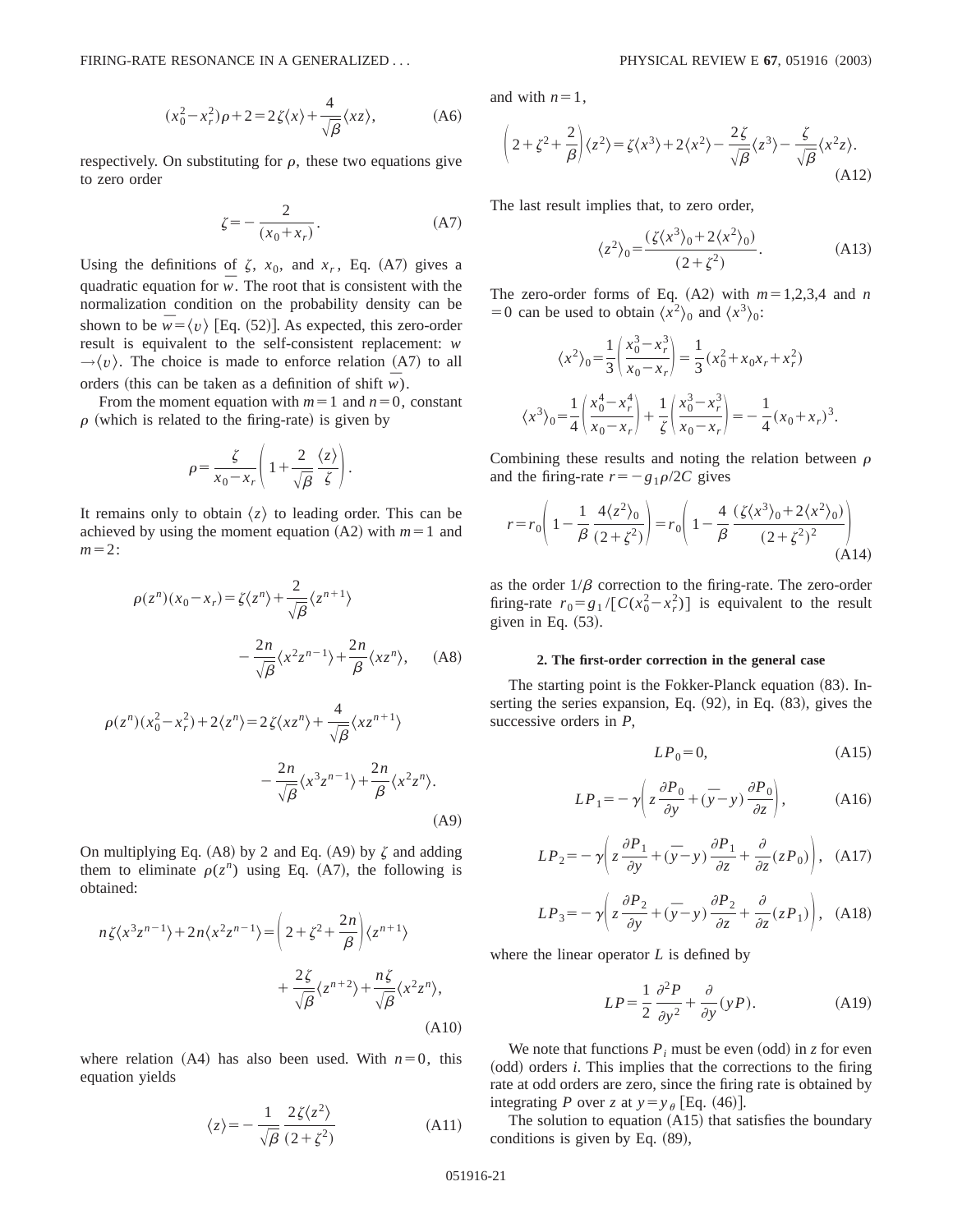$$
P_0(y, z) = 2r_0(z)Q_0(y), \tag{A20}
$$

$$
Q_0(y) = e^{-y^2} \int_{y}^{y_{\theta}} e^{u^2} \Theta(u - y_r) du,
$$
 (A21)

$$
r_0 \tau = \int_{-\infty}^{+\infty} r_0(z) dz = \left( 2 \int_{-\infty}^{y_\theta} Q_0(y) dy \right)^{-1}, \quad \text{(A22)}
$$

where  $r_0(z)$  is determined by a solvability condition [see Eq.  $(A28)$  below] for the second-order Eq.  $(A17)$ .

The solution to Eq.  $(A16)$  that satisfies the boundary conditions is

$$
P_1(y,z) = 2r_1(z)Q_0(y) + 4\gamma[zr_0(z)JQ_0(y) - r'_0(z)JKQ_0(y)],
$$
 (A23)

where *J* and *K* are operators defined by

$$
Jf(x) = \exp(-x^2) \int_x^{y_\theta} \exp(u^2) f(u) du, \qquad (A24)
$$

$$
Kf(x) = \int_{-\infty}^{x} (u - \overline{y}) f(u) du,
$$
 (A25)

and  $r_1(z)$  is defined by Eq. (87) and is determined by a solvability condition on the third-order Eq.  $(A18)$  [Eq.  $(A33)$ ] below..

The solution to Eq.  $(A16)$  that satisfies the boundary conditions is

$$
P_2(y,z) = 2r_2(z)Q_0(y) + 4\gamma\{zr_1(z)JQ_0(y) - r'_1(z)JKQ_0(y) + [zr_0(z)]'JIQ_0(y)\} + 8\gamma^2\{z^2r_0(z)J^2Q_0(y) - zr'_0(z)J^2KQ_0(y) - [zr_0(z)]'JKJQ_0(y)\} + 8\gamma^2r''_0JKJKQ_0(y),
$$
\n(A26)

where

$$
If(x) = \int_{-\infty}^{x} f(u) du
$$
 (A27)

and an additional condition must be imposed on  $r_0(z)$  to satisfy the boundary conditions:

$$
4\gamma KJKQ_0(y_\theta)\frac{\partial^2 r_0}{\partial z^2} + \left(\frac{1}{r_0\tau} - 4\gamma KJQ_0(y_\theta)\right)\frac{\partial}{\partial z}(zr_0) = 0.
$$
\n(A28)

This condition gives  $r_0(z)$ :

$$
r_0(z) = \frac{r_0 \tau}{\sqrt{2\pi \langle z^2 \rangle_0}} \exp\left(-\frac{z^2}{2\langle z^2 \rangle_0}\right), \quad (A29)
$$

$$
\langle z^2 \rangle_0 = \frac{4 \gamma KJKQ_0(y_\theta)}{\frac{1}{r_0 \tau} - 4 \gamma KJQ_0(y_\theta)}.
$$
 (A30)

Condition  $\int_{-\infty}^{y_\theta} dy \int_{-\infty}^{+\infty} dz P_2(y,z) = 0$  gives  $r_2$ ,

$$
r_2 = -4 \gamma r_0 \left( I J Q_0(y_\theta) \int_{-\infty}^{+\infty} dz z r_1(z) + 2 \gamma r_0 \tau I J^2 K Q_0(y_\theta) \right)
$$
  
+2 \gamma r\_0 \tau \langle z^2 \rangle\_0 I J^2 Q\_0(y\_\theta) . \t(A31)

Thus, we still need to determine  $\int_{-\infty}^{+\infty} dz z r_1(z)$  to obtain the first nonzero correction to the firing-rate  $r<sub>2</sub>$ . Integrating both sides of Eq.  $(A18)$  provides the solvability condition at third order,

$$
\int_{-\infty}^{y_{\theta}} dy \left( (\bar{y} - y) \frac{\partial P_2}{\partial z} + \frac{\partial}{\partial z} (z P_1) \right) = 0.
$$
 (A32)

With the previous expressions  $(A23)$  and  $(A26)$  for  $P_1$  and *P*2, this gives an inhomogeneous second-order ordinary differential equation, which determines  $r_1(z)$ ,

$$
4 \gamma KJKQ_0(y_\theta) \frac{\partial^2 r_1}{\partial z^2} + \left(\frac{1}{r_0 \tau} - 4 \gamma KJQ_0(y_\theta)\right) \frac{\partial}{\partial z}(z r_1)
$$
  
\n
$$
= r_0''' \{8 \gamma^2 KJKJKQ_0(y_\theta) + 4 \gamma \langle z^2 \rangle_0 [2 \gamma KJKJQ_0(y_\theta) - KJIQ_0(y_\theta)]\} + (z^2 r_0)' \left[2 \gamma (4 \gamma KJ^2 Q_0(y_\theta) -1 JKQ_0(y_\theta) -2IJQ_0(y_\theta) + 4 \gamma \frac{2 \gamma KJ^2 KQ_0(y_\theta) -IJKQ_0(y_\theta)}{\langle z^2 \rangle_0}\right].
$$
  
\n(A33)

Solution  $r_1(z)$  is equal to  $r_0(z)$  times a polynomial in z containing only terms in  $z^3$  and *z*. The first moment is directly obtained by integrating Eq.  $(A33)$  twice over *z*,

$$
\int_{-\infty}^{+\infty} dz z r_1(z) = \langle z^2 \rangle_0 \left[ 2 \gamma \left( \frac{4 \gamma K J^2 Q_0 - 2 I J Q_0}{\frac{1}{r_0 \tau} - 4 \gamma K J Q_0} \right) + \left( \frac{2 \gamma K J^2 K Q_0 - I J K Q_0}{K J K Q_0} \right) \right]_{y = y_\theta}
$$
\n(A34)